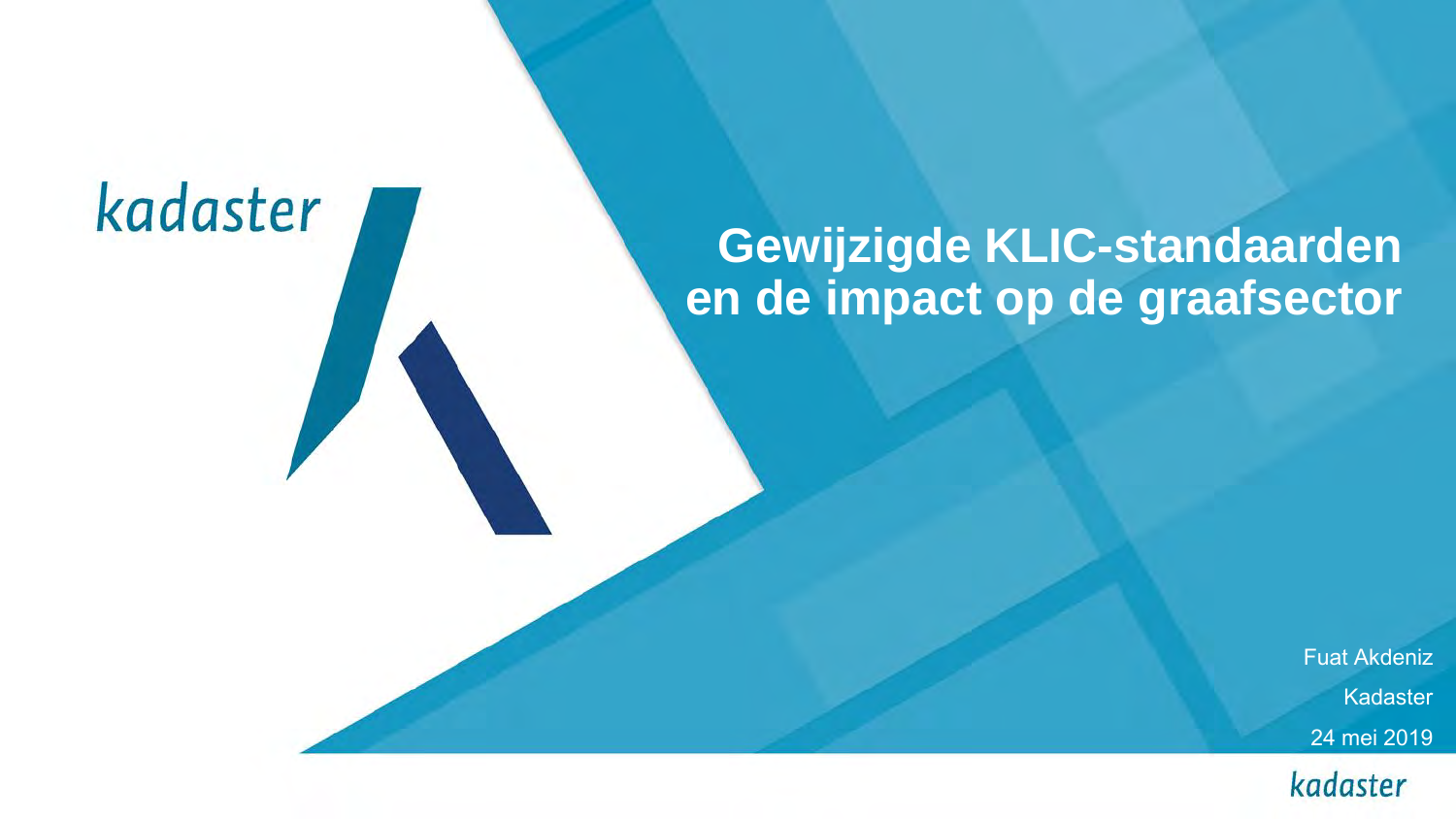### **KLIC-WIN in 3 minuten**

### <https://www.youtube.com/watch?v=UzLxjIP9XFM>





2 | **KLIC Standaarden**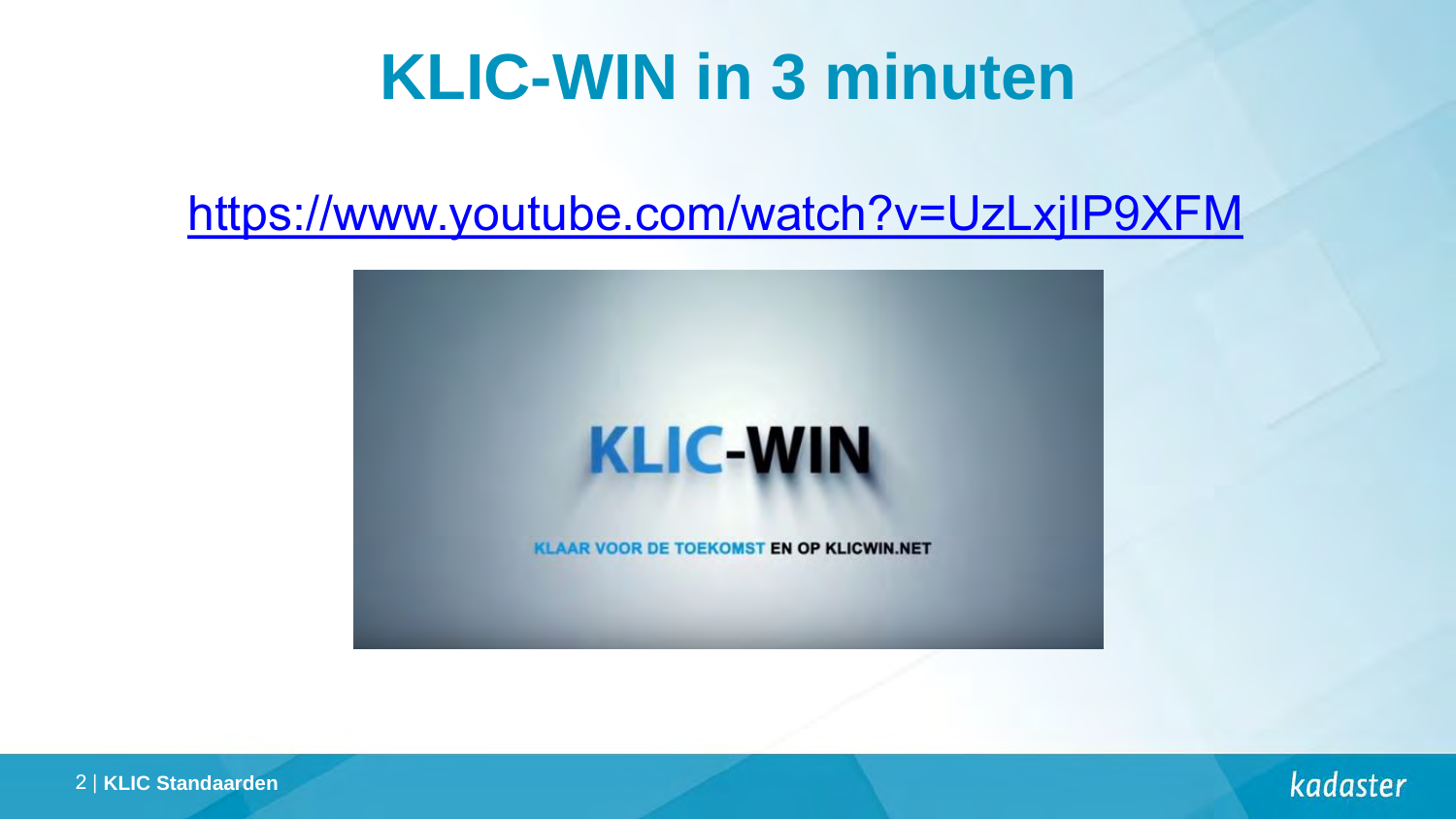# **Agenda**

- Planning
- Proces
- Informatiemodel IMKL
- Berichtenmodel BMKL
- Presentatiemodel PMKL
- Impact Grondroerders
- Overgangsfase (Planning)
- **Communicatie**
- *DEMO* Bèta versie Kadaster KLIC-viewer
- Nieuwe ontwikkelingen 2019 / 2020

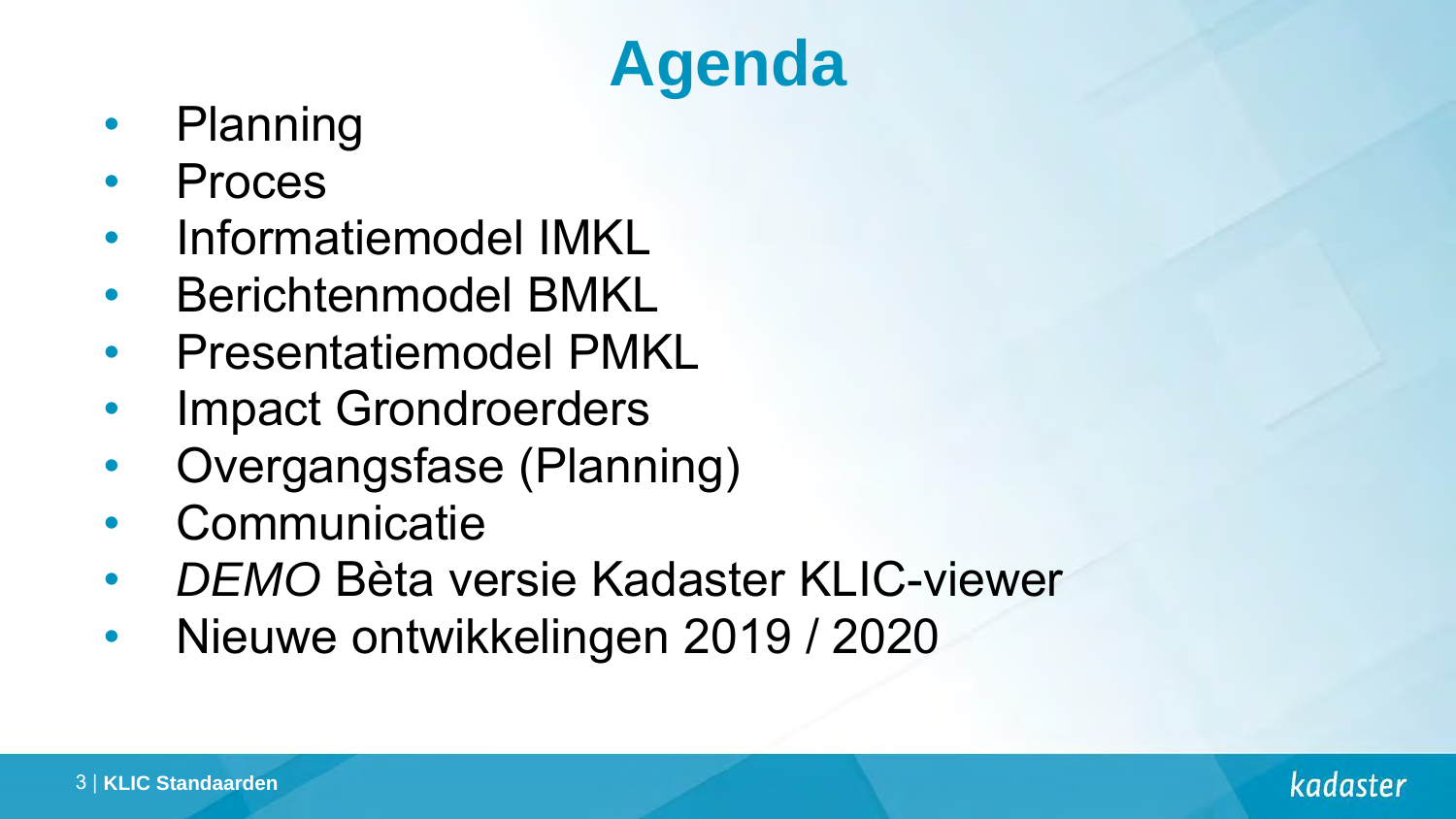# **Planning**

- 1 januari 2019 is wetgeving van kracht (WIBON)
	- o Overgangsfase
- 1 juli 2019
	- o einde overgangsperiode
	- o alle netbeheerders aangesloten
	- o aangepaste uitlevering (vector)
	- o aangepaste viewers

1.100 netbeheerders 11.000 grondroerder 780.00 KLIC meldingen in 2018 Agentschap Telecom (Toezichthouder)

#### 4 | **KLIC Standaarden**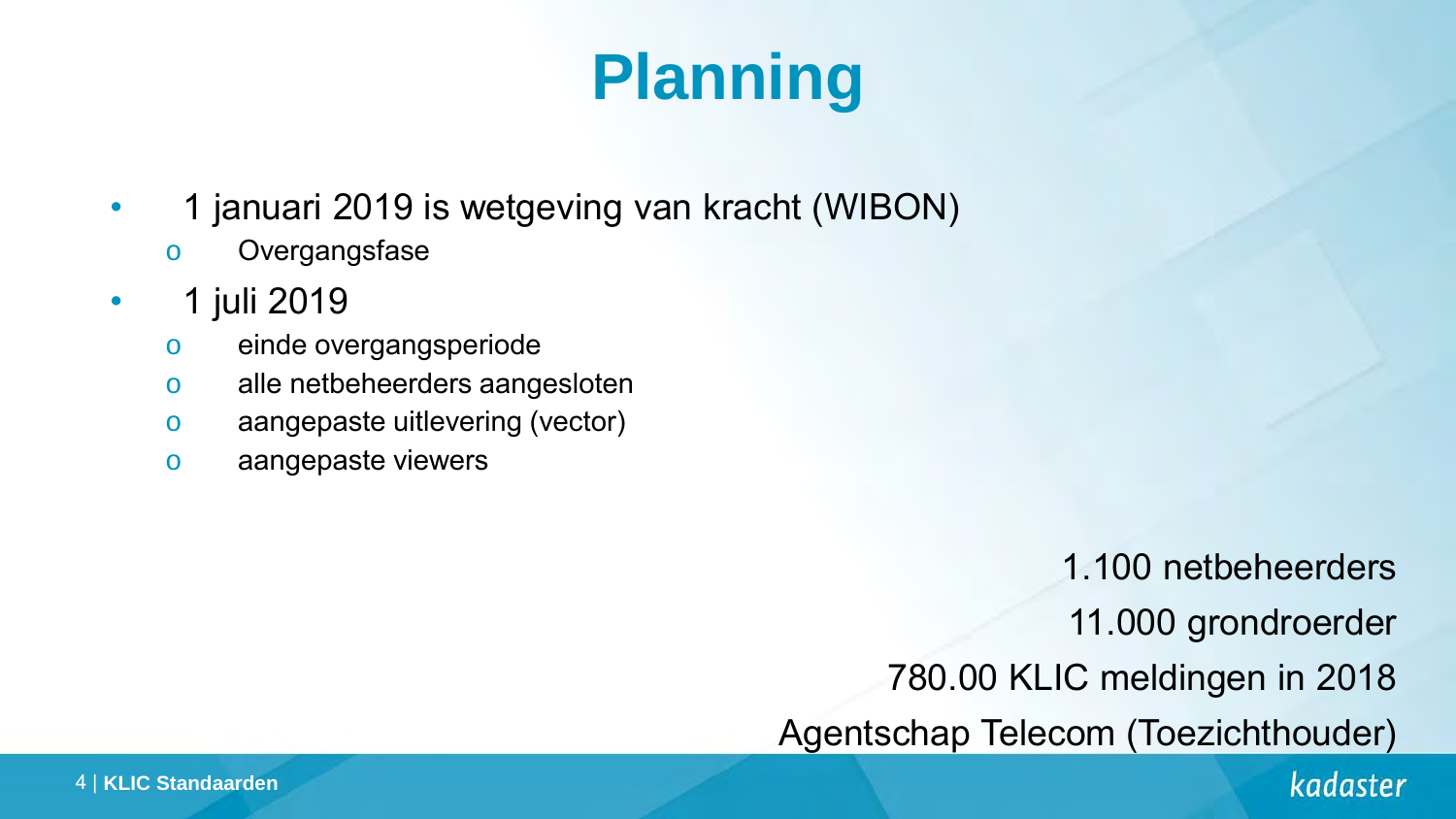### **Proces**



kadaster

О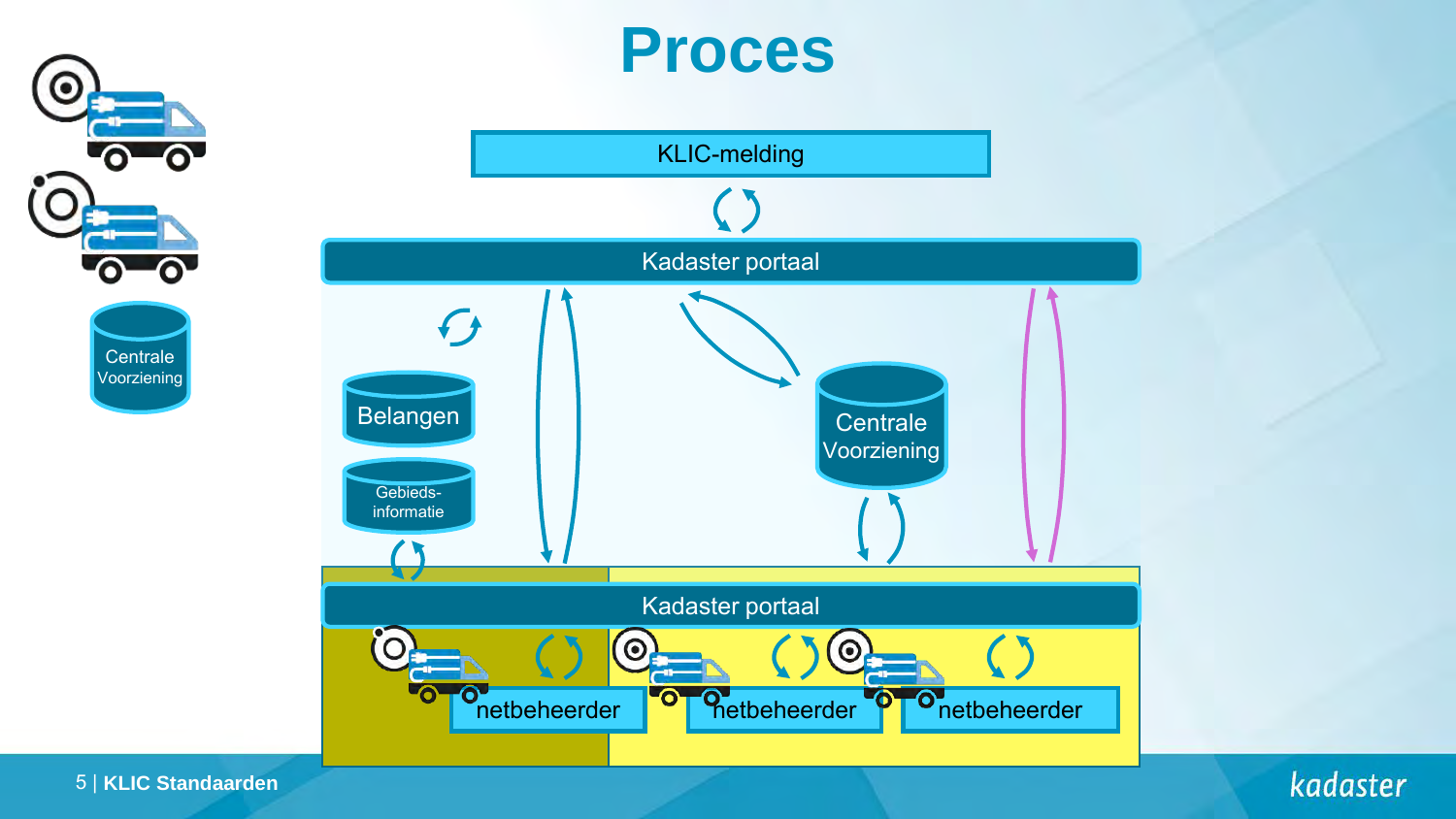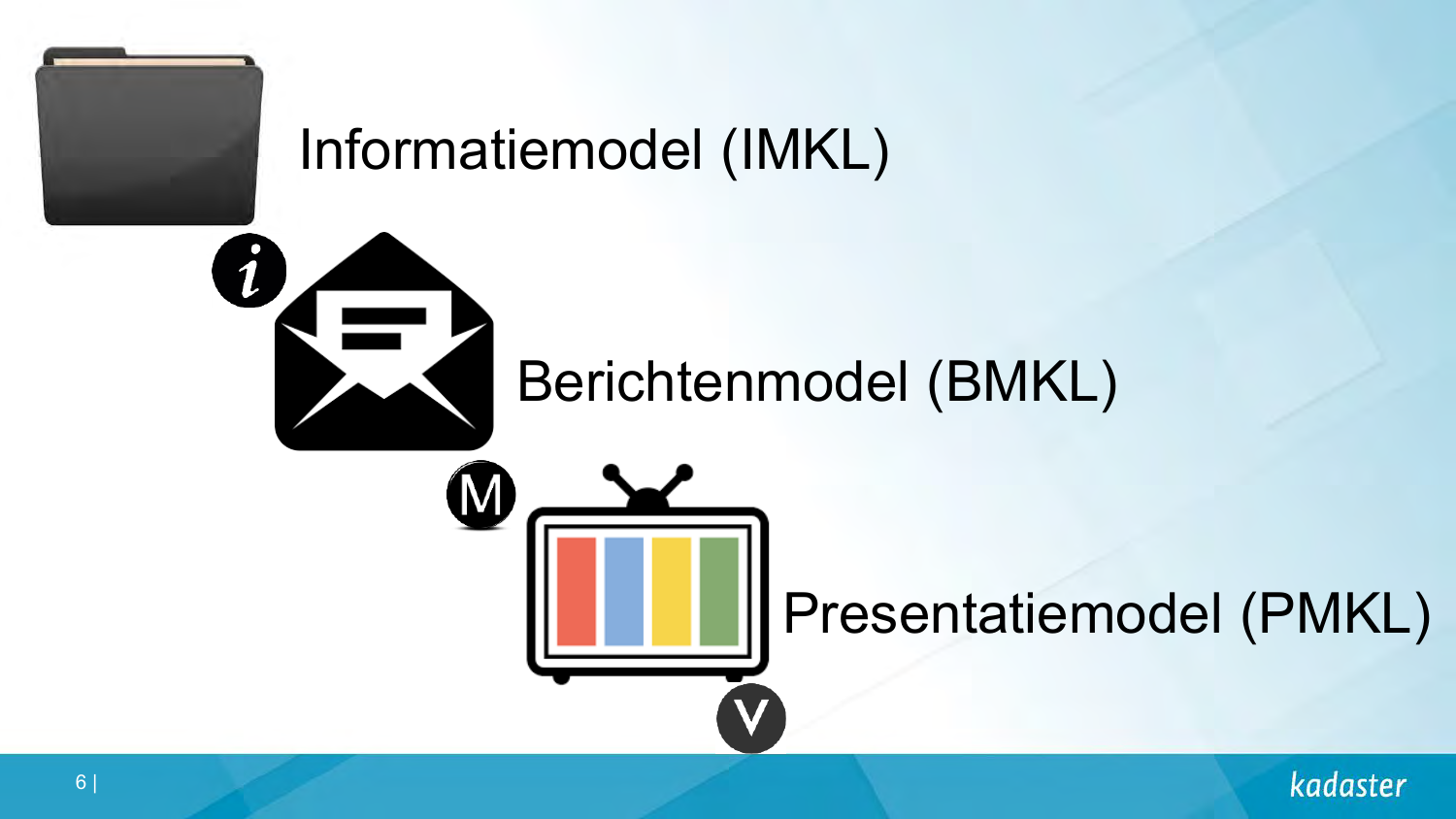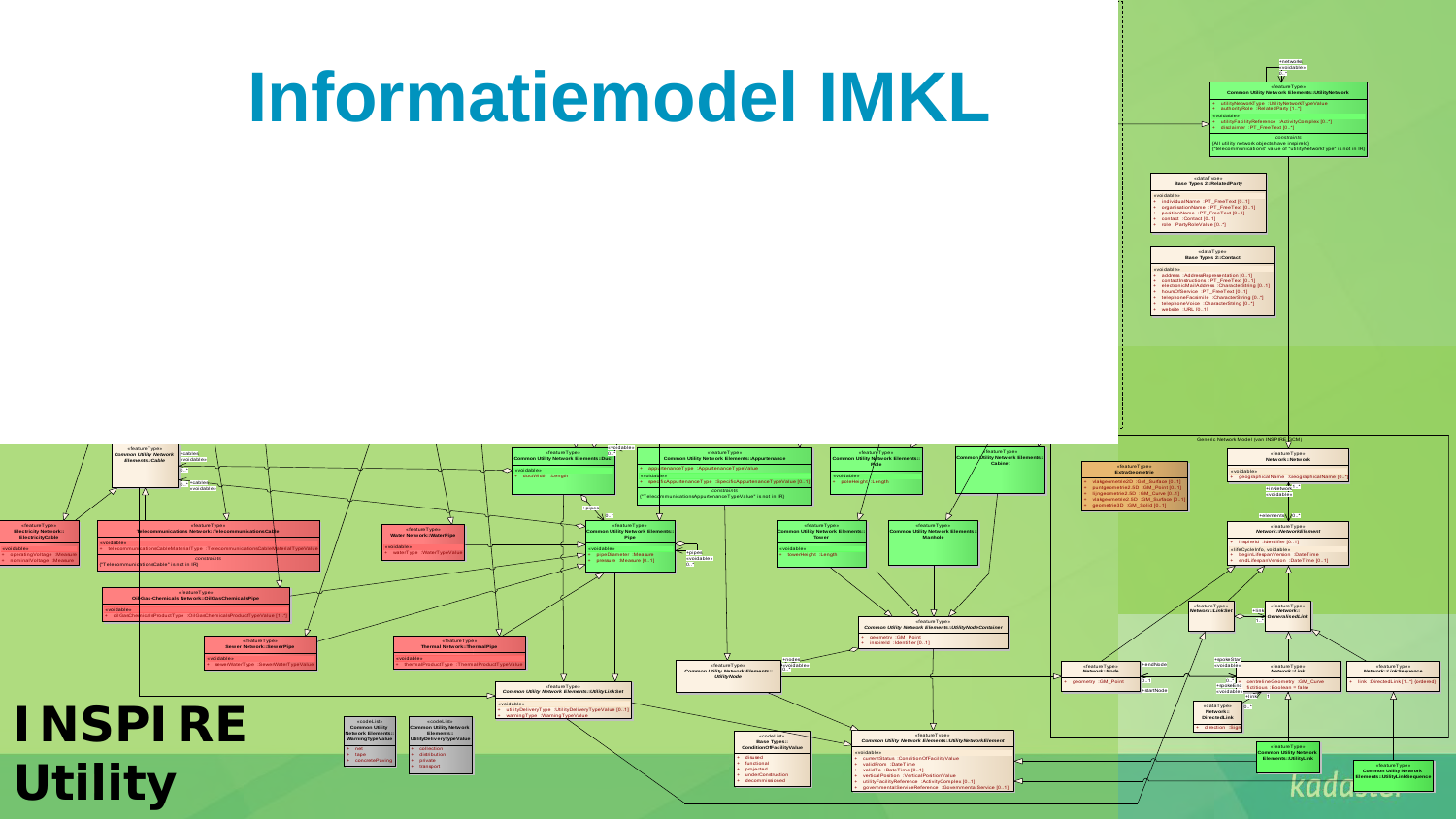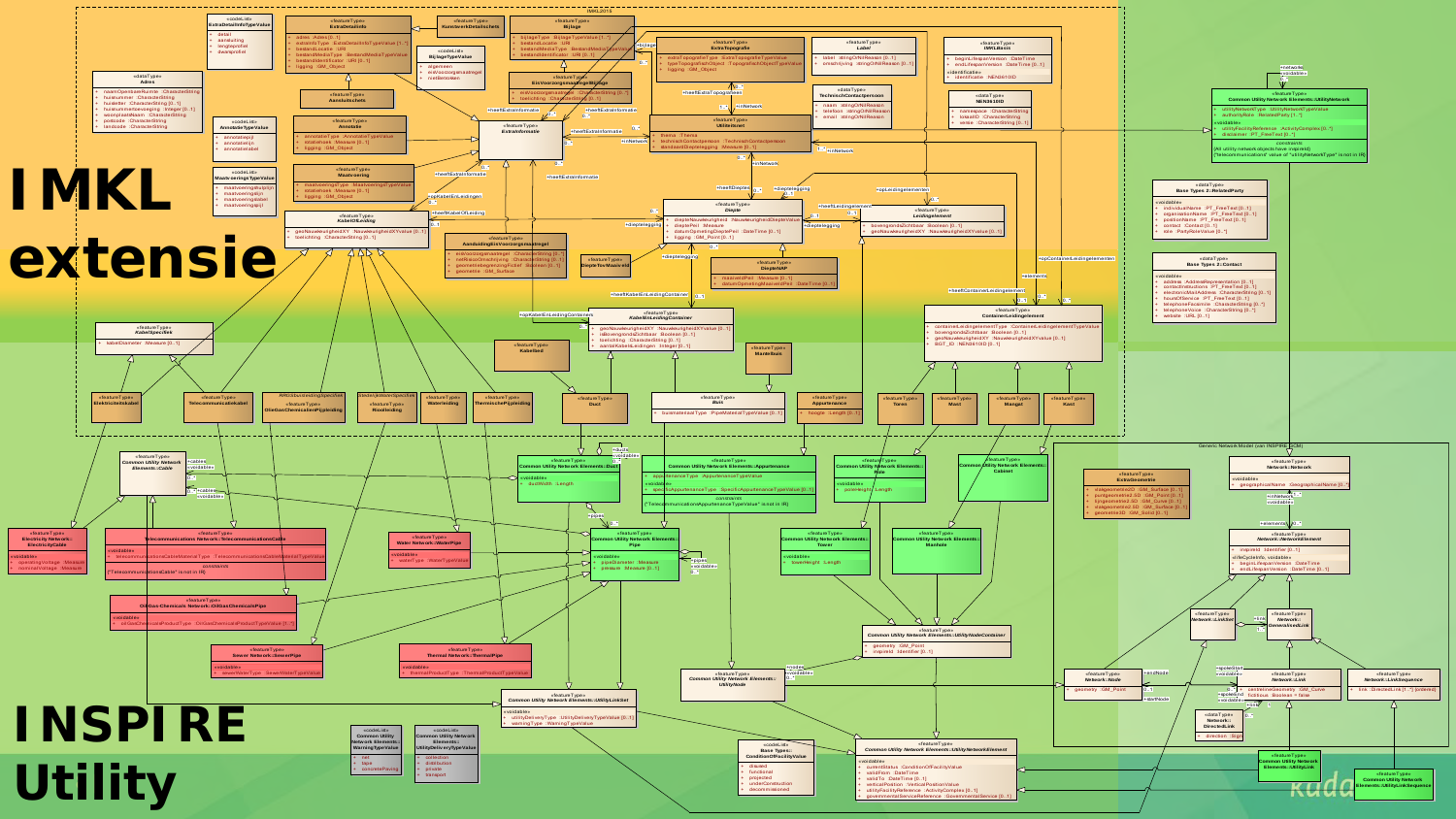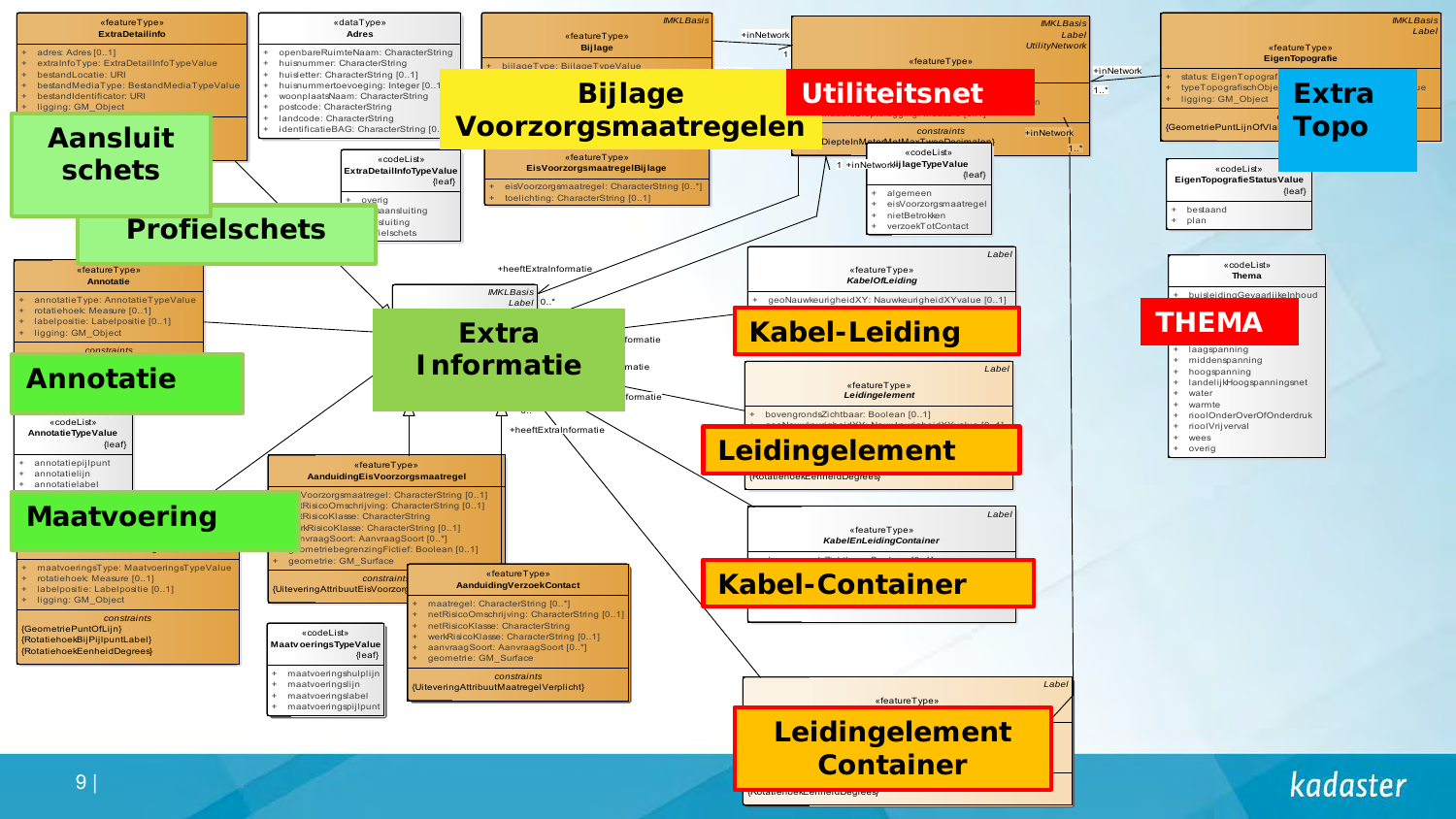# **Informatiemodel IMKL**

### **Vector**

- **Attributen** 
	- $\checkmark$  Druk, Voltage e.d.
	- $\checkmark$  Materiaalsoort
	- Leidingelement
	- $\checkmark$  Status net
	- $\sqrt{e}$  etc.
- Objecten
	- $\checkmark$  Masten, kasten e.d.
- Documenten
	- $\checkmark$  Huisaansluitschetsen e.d.



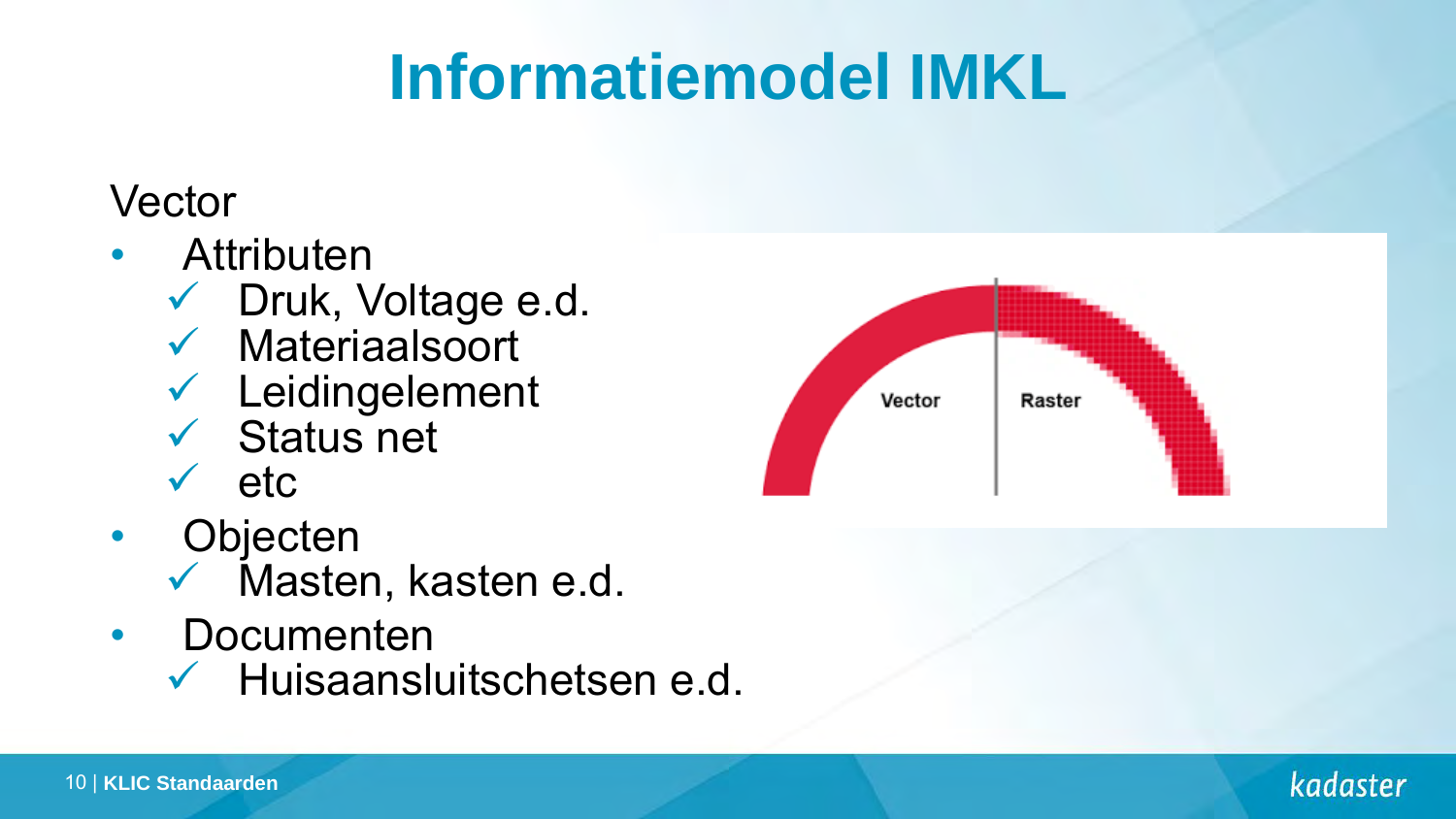# **Informatiemodel IMKL**

#### • [Informatiemodel](http://register.geostandaarden.nl/informatiemodel/imkl2015)

UML informatiemodellen (\*.EAP of \*.XMI). UML modellen worden hier aangeboden voor technische doeleinden zoals het genereren van schema's/code of het hergebruiken van entiteiten uit elkaars informatiemodel.

#### • [Waardelijst](http://register.geostandaarden.nl/waardelijst/imkl2015)

Waardelijsten worden in het technisch register als downloadbaar bestand opgenomen. De inhoud van waardelijsten is in het conceptenregister te raadplegen.

#### • [Regels](http://register.geostandaarden.nl/regels/imkl2015)

Schematron schema's, waarin validatieregels aanvullend op GML of XML schema's zijn opgenomen.

#### • [GML applicatieschema](http://register.geostandaarden.nl/gmlapplicatieschema/imkl2015)

GML application schemas: XML schema's die een valide extensie van GML zijn.

<https://register.geostandaarden.nl/imkl2015/>

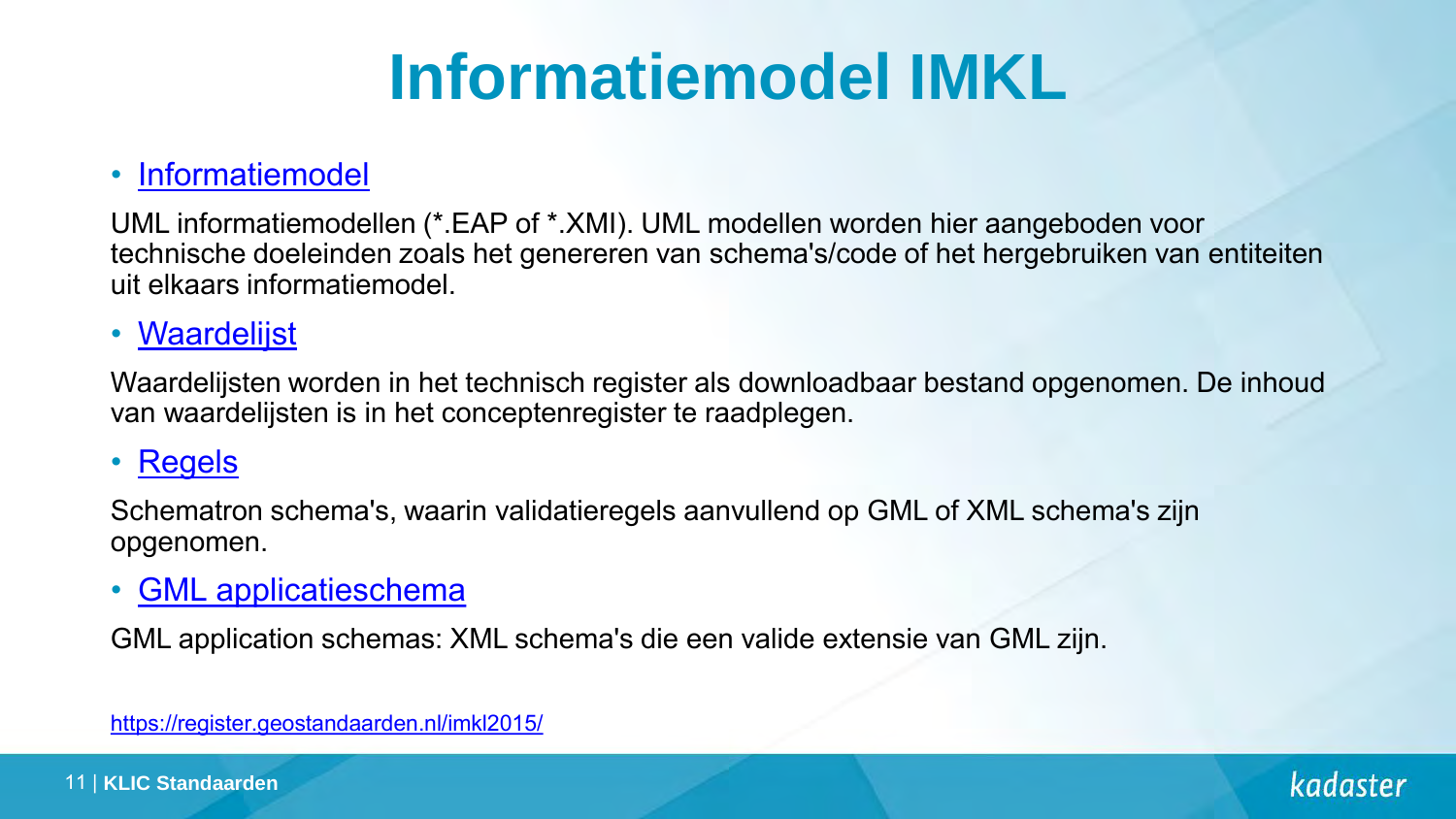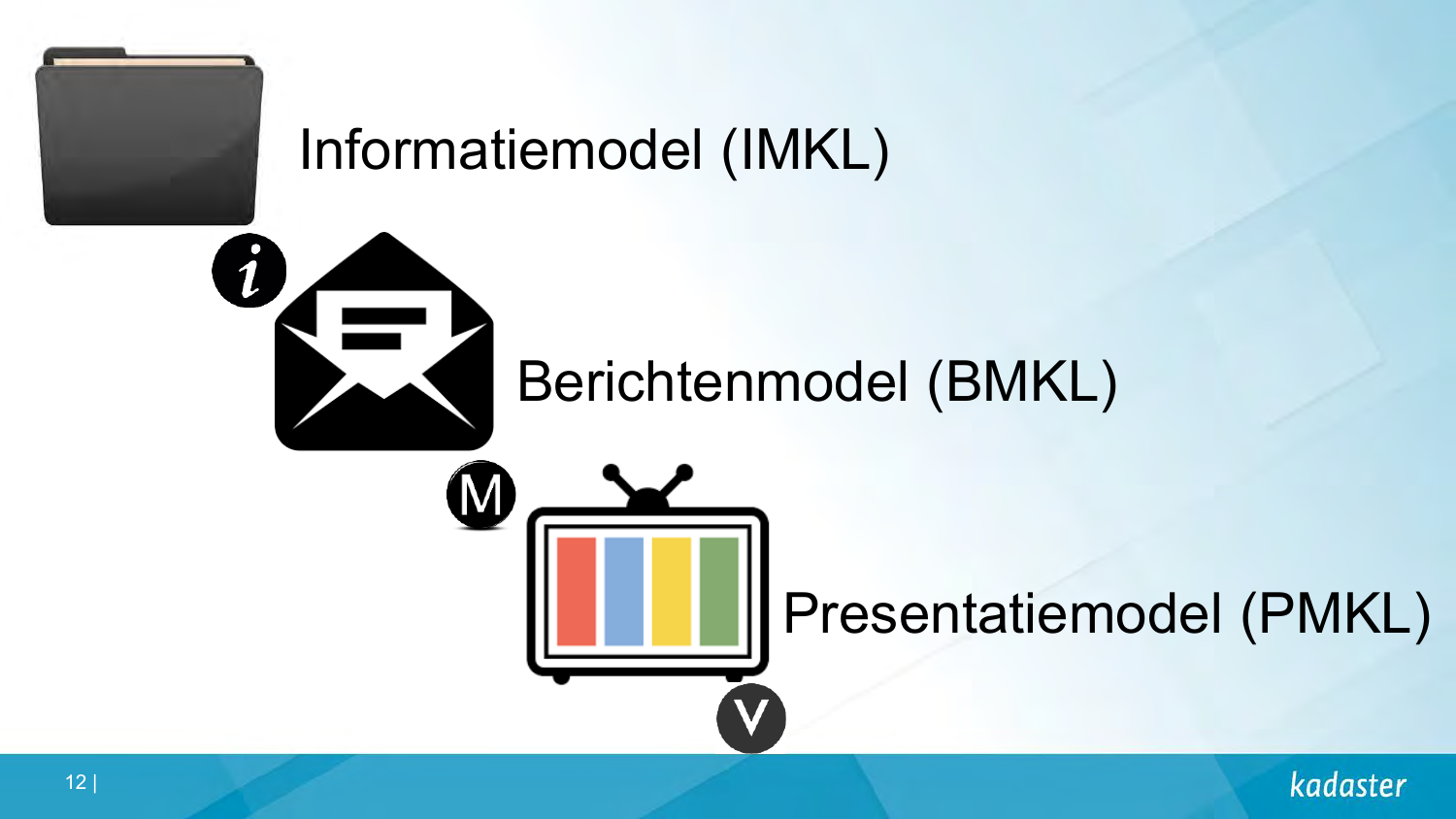## **Berichtenmodel BMKL**

- API REST
- Centrale netbeheerder
- Decentrale netbeheerder
- OAuth

[https://github.com/kadaster/klic-win/blob/master/B2B-koppeling%20beheerdersinformatie%20\(BMKL%202.0\)/B2B](https://github.com/kadaster/klic-win/blob/master/B2B-koppeling beheerdersinformatie (BMKL 2.0)/B2B-koppeling beheerdersinformatie BMKL2.0.md)koppeling%20beheerdersinformatie%20BMKL2.0.md

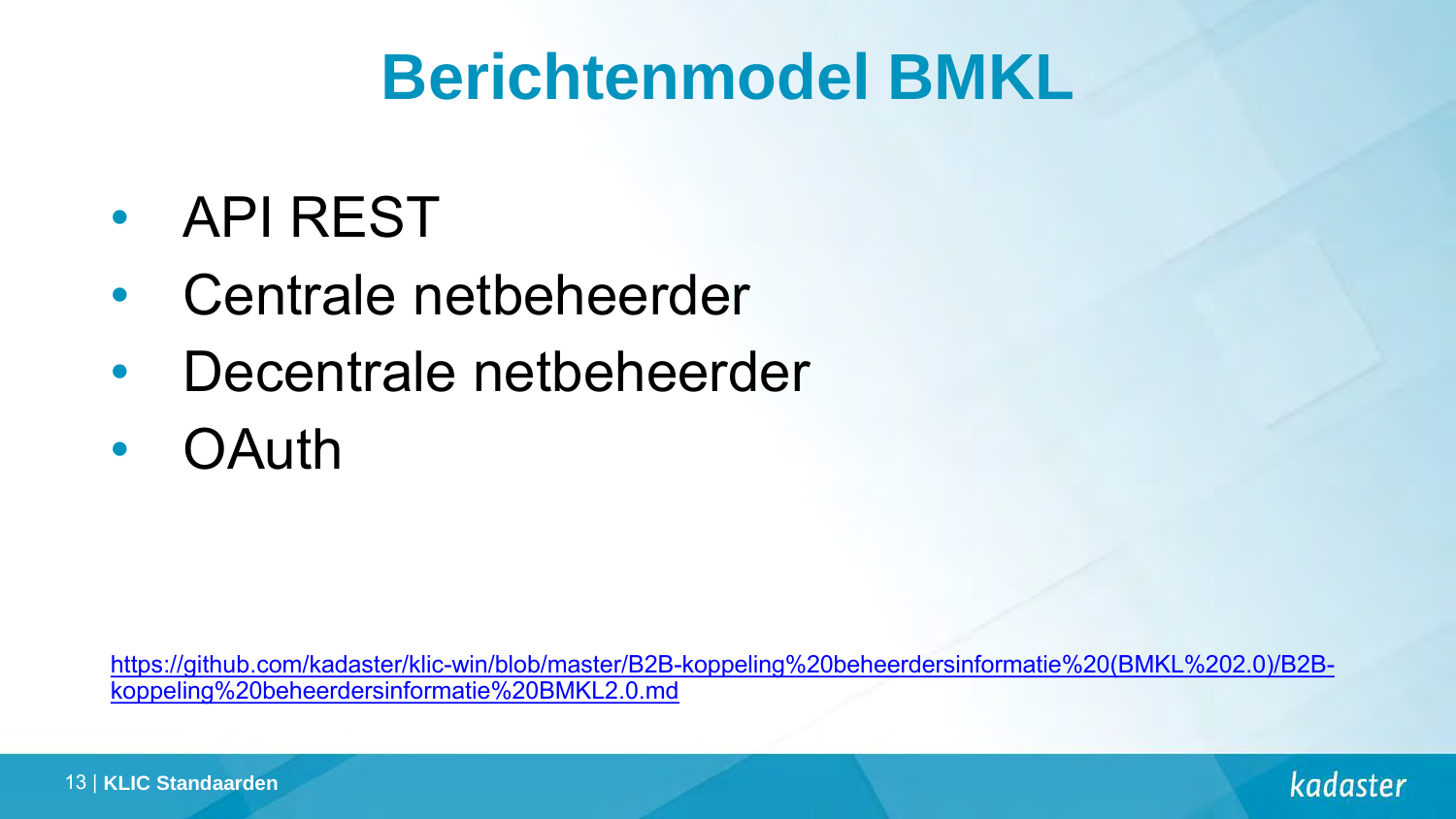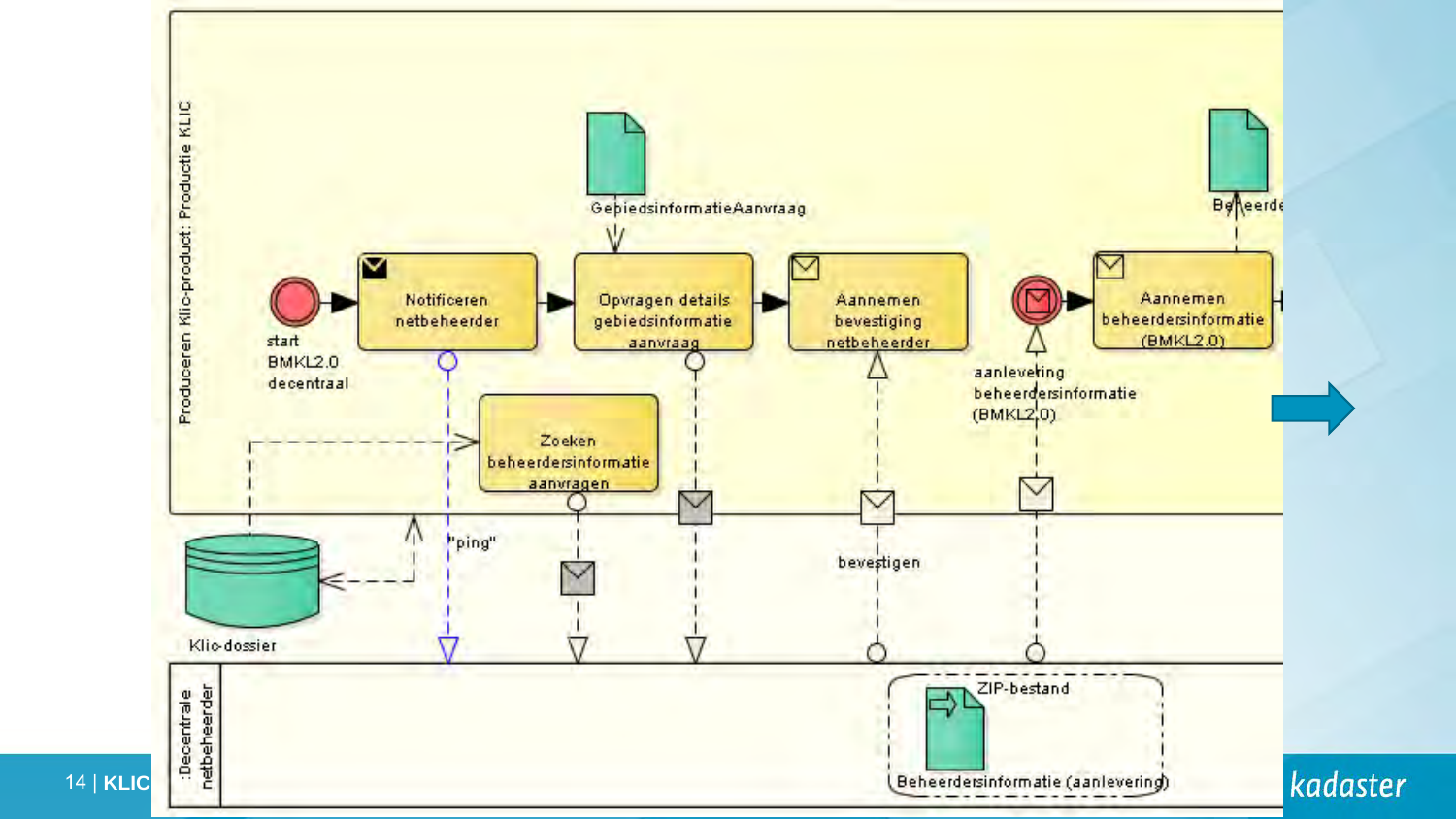

15 | **KLIC Standaarden**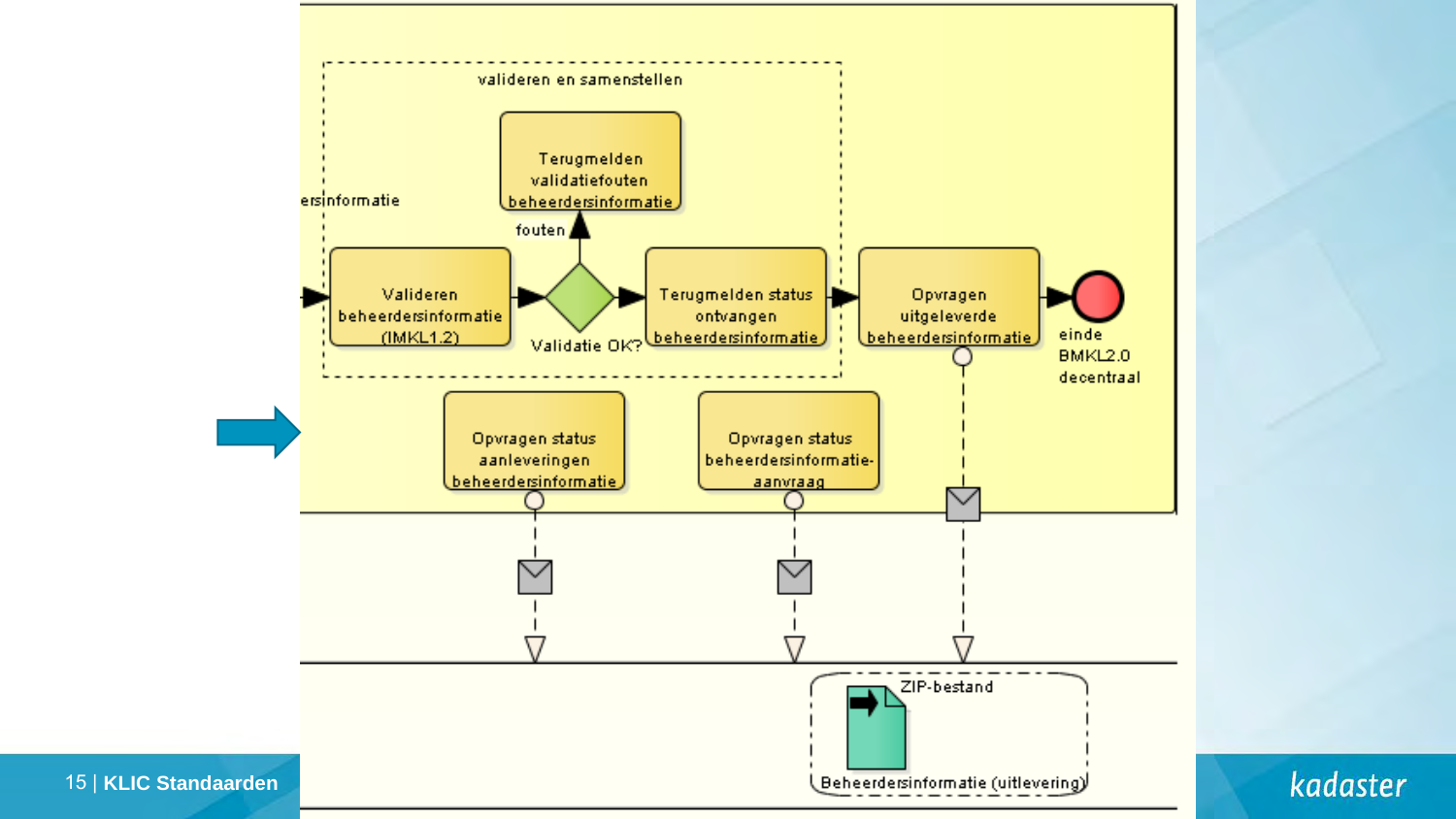## **Berichtenmodel BMKL**

| gebiedsinformatieAanvragen : Gebiedsinformatie-aanvragen service                                                                | Open/Hide<br>List operations Expand operations                                                                                                     |
|---------------------------------------------------------------------------------------------------------------------------------|----------------------------------------------------------------------------------------------------------------------------------------------------|
| /gebiedsinformatieAanvragen/<br>GET                                                                                             | Zoeken gebiedsinformatie-aanvragen die voldoen aan de opgegeven selectie-criteria.                                                                 |
| /gebiedsinformatieAanvragen/{giAanvraagId}<br>GET                                                                               | Opvragen details van de gebiedsinformatie-aanvraag.                                                                                                |
| /gebiedsinformatieAanvragen/{giAanvraagId}/beheerdersinformatieAanvragen<br><b>GET</b>                                          | Zoeken beheerdersinformatie-aanvragen bij gebiedsinformatie-aanvragen die voldoen aan bepaalde selectiecriteria.                                   |
| /gebiedsinformatieAanvragen/{giAanvraagId}/beheerdersinformatieAanvragen/{biAanvraagId}<br>GET                                  | Opvragen beheerdersinformatie-aanvraag bij de aangegeven gebiedsinformatie-aanvraag.                                                               |
| gebiedsinformatieAanvragen/{giAanvraagId}/beheerdersinformatieAanvragen/{biAanvraagId}<br>PATCH                                 | Bevestigen ontvangst beheerdersinformatie-aanvraag bij de aangegeven gebiedsinformatie-aanvraag.                                                   |
| /gebiedsinformatieAanvragen/{giAanvraagId}/beheerdersinformatieAanvragen/{biAanvraagId}/aanleveringen<br>GET                    | Opvragen aanleveringen voor de aangegeven beheerdersinformatie-aanvraag.                                                                           |
| gebiedsinformatieAanvragen/{giAanvraagId}/beheerdersinformatieAanvragen/{biAanvraagId}/aanleveringen/<br>POST                   | Aanleveren beheerdersinformatie voor de aangegeven beheerdersinformatie-aanvraag.                                                                  |
| /gebiedsinformatieAanvragen/{giAanvraagId}/beheerdersinformatieAanvragen/{biAanvraagId}/beheerdersinformatieLevering/zip<br>GET | Opvragen beheerdersinformatie-levering zoals deze voor belanghebbende netbeheerder is uitgeleverd bij de aangegeven beheerdersinformatie-aanvraag, |
| waardelijsten : Waardelijsten service                                                                                           | Open/Hide List operations Expand operations                                                                                                        |

#### 16 | **KLIC Standaarden**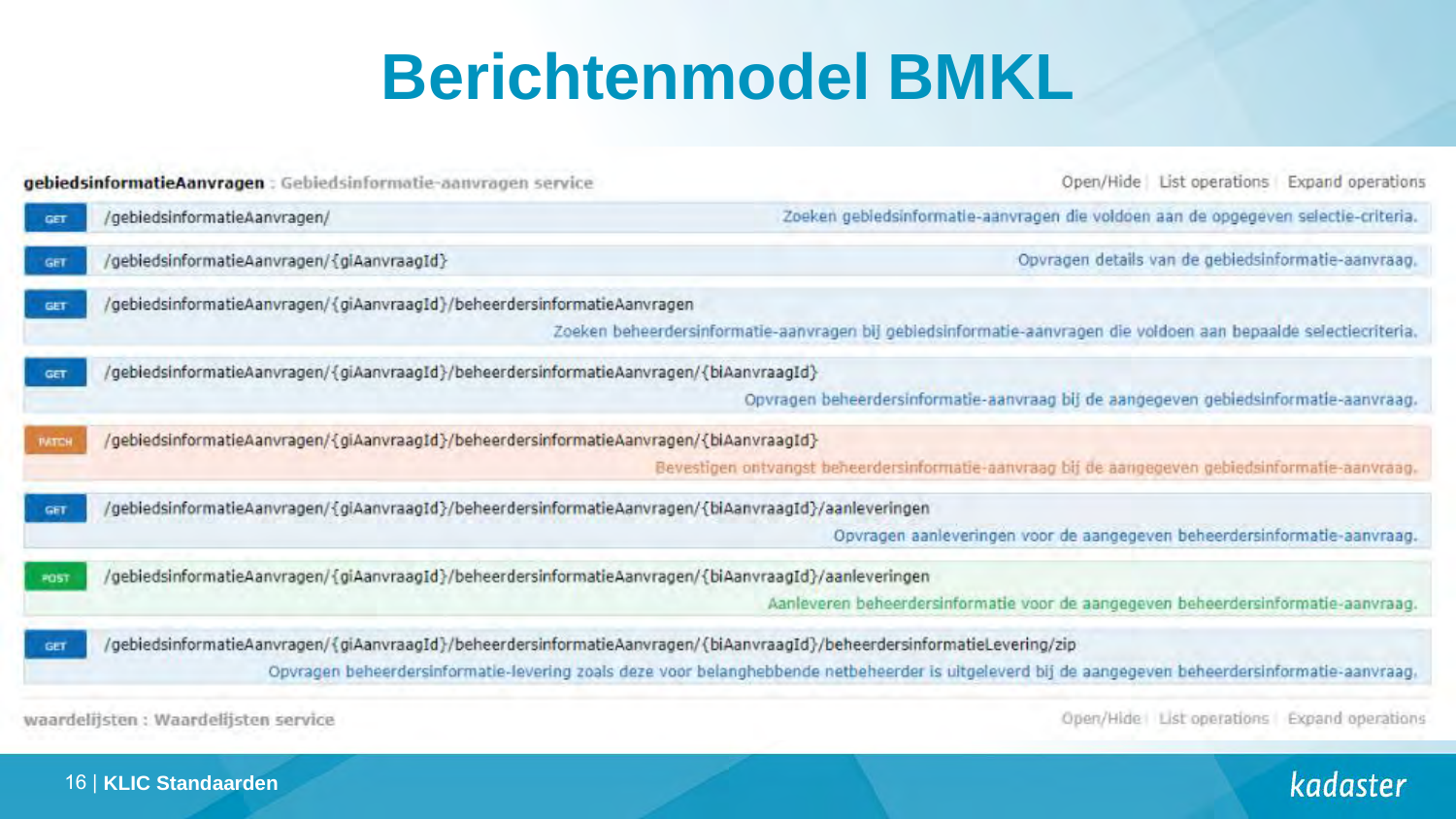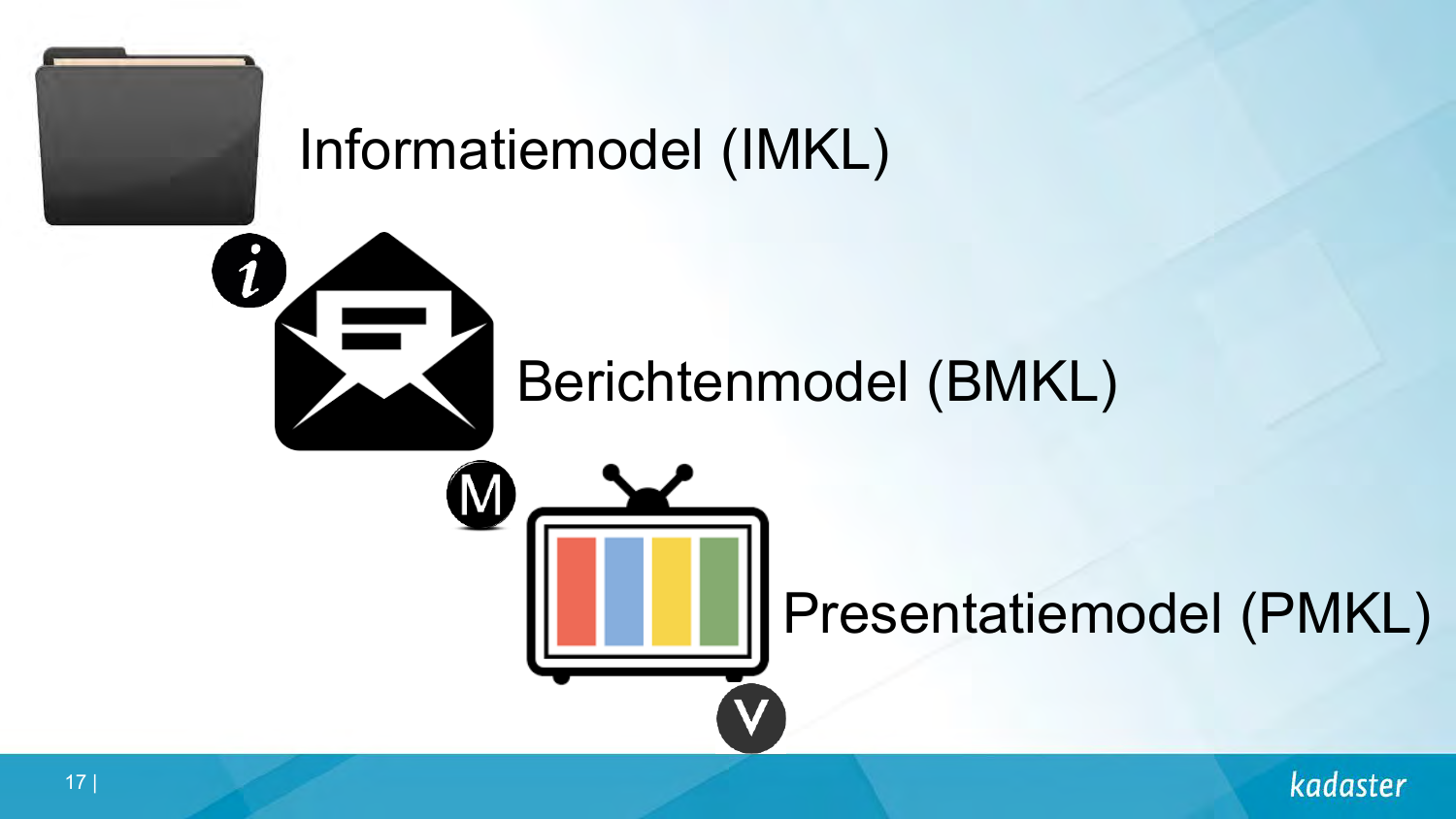### **Presentatiemodel PMKL**

|                    | Geprojecteerd                                                                                                                                                                                                                                                                                                                                                        | In gebruik | <b>Buiten gebruik</b> |
|--------------------|----------------------------------------------------------------------------------------------------------------------------------------------------------------------------------------------------------------------------------------------------------------------------------------------------------------------------------------------------------------------|------------|-----------------------|
| Schaalniveau 5-10  |                                                                                                                                                                                                                                                                                                                                                                      |            |                       |
| Schaalniveau 11-14 | $\mathcal{A}^{\mathcal{A}}_{\mathcal{A}}(\mathcal{A}^{\mathcal{A}}_{\mathcal{A}}(\mathcal{A}^{\mathcal{A}}_{\mathcal{A}}(\mathcal{A}^{\mathcal{A}}_{\mathcal{A}})^{\mathcal{A}})^{\mathcal{A}})^{\mathcal{A}}=\mathcal{A}^{\mathcal{A}}_{\mathcal{A}}(\mathcal{A}^{\mathcal{A}}_{\mathcal{A}}(\mathcal{A}^{\mathcal{A}}_{\mathcal{A}})^{\mathcal{A}})^{\mathcal{A}}$ |            |                       |
|                    |                                                                                                                                                                                                                                                                                                                                                                      |            |                       |

#### Landelijk hoogspanningsnet

| <b>Thema</b>                 | <b>Kleurnaam</b> | <b>RGB</b>  | RGB (Hex) | Kleurafbeelding |
|------------------------------|------------------|-------------|-----------|-----------------|
| andelijk<br>loogspanningsnet | Rood-1           | 255,0,0     | #ff0000   |                 |
| loogspanning                 | Rood-1           | 255,0,0     | #ff0000   |                 |
| Middenspanning               | Rood-2           | 200,0,0     | #c80000   |                 |
| aagspanning                  | Rood-3           | 150,0,0     | #960000   |                 |
| Petro)chemie                 | <b>Bruin</b>     | 182,74,0    | #b64a00   |                 |
| Riool vrijverval             | Paars            | 186,56,168  | #ba38a8   |                 |
| Riool onder druk             | <b>Violet</b>    | 128,0,128   | #800080   |                 |
| Narmte                       | GroenBlauw       | 0,128,128   | #008080   |                 |
| Nater                        | Blauw            | 0, 0, 255   | #0000ff   |                 |
| Nees                         | Beige            | 145,138,111 | #918a6f   |                 |
| Overig                       | Olijfgroen       | 111,92,16   | #6f5c10   |                 |

kadaster

#### 18 | **KLIC Standaarden**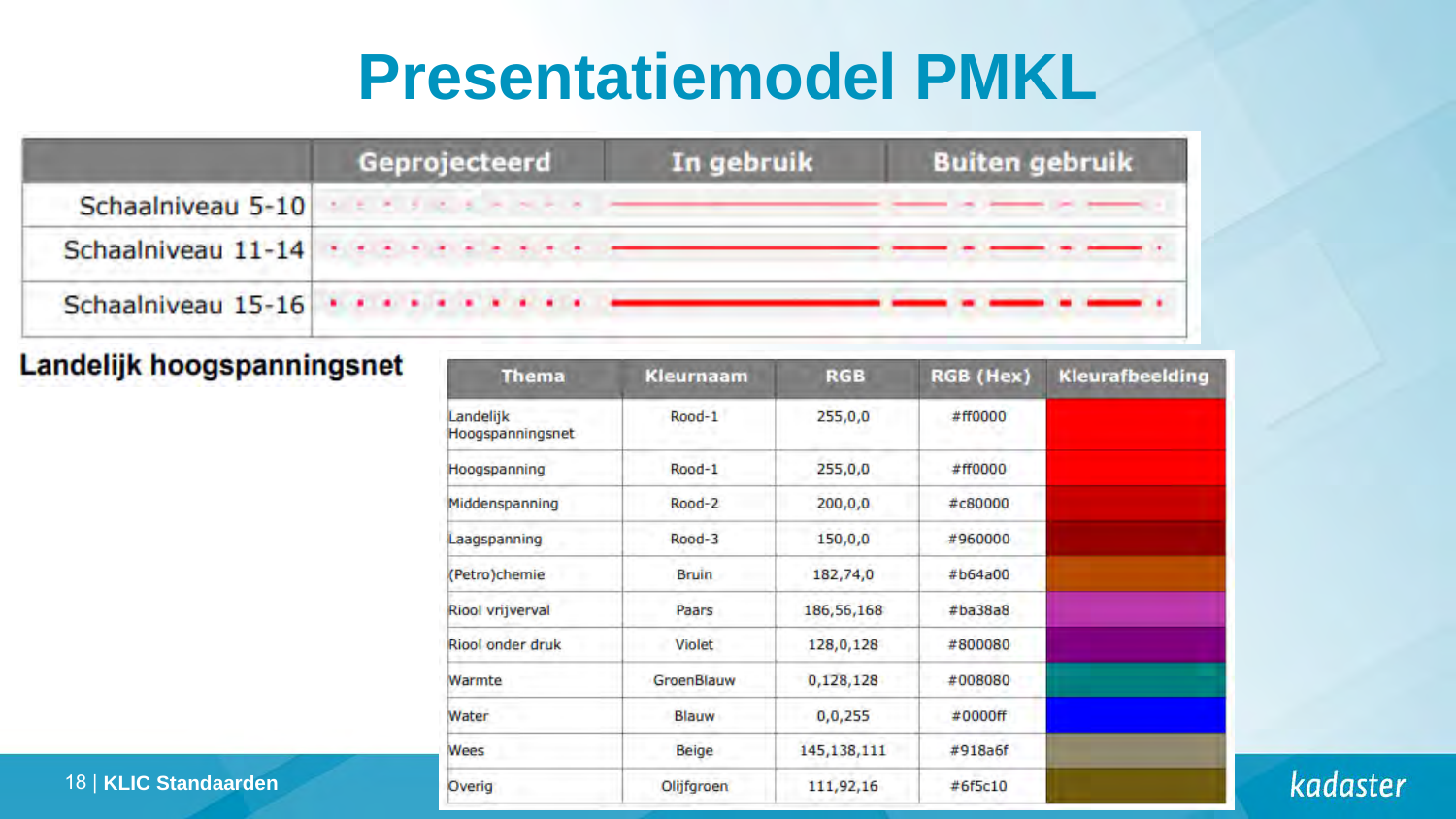### **Presentatiemodel PMKL**

| overlengte             | $\infty$ |
|------------------------|----------|
| afsluiter              | I        |
| anode                  | ◉        |
| blaasgat               | ቾ        |
| brandkraan             | (R)      |
| bron                   | ®        |
| compensator            | I        |
| verloop                | ◁        |
| drukregelaar           | ø        |
| geulmof                |          |
| infiltratievoorziening | D        |

Het objecttype Water bevat leidingen die behoren tot het UtilityNetwork met een IMKL-thema "water" en wordt gevisualiseerd als lijnobject met de volgende eigenschappen:

Kleur: #0000ff

Vorm:

Geprojecteerd: 4px doorgetrokken, 16px onderbroken o.

In gebruik: doorgetrokken lijn  $\sigma$ 

Buiten gebruik: 40px doorgetrokken, 12px onderbroken, 8px doorgetrokken, 12px b. onderbroken

Grootte (lijndikte):

1 px voor Schaalniveau 5 - 10

- 2 px voor Schaalniveau 11 14  $\approx$
- 4 px voor Schaalniveau 15 16 ø.
- Transparantie: 0 %

#### 19 | **KLIC Standaarden**

### kadaster

#### **Water**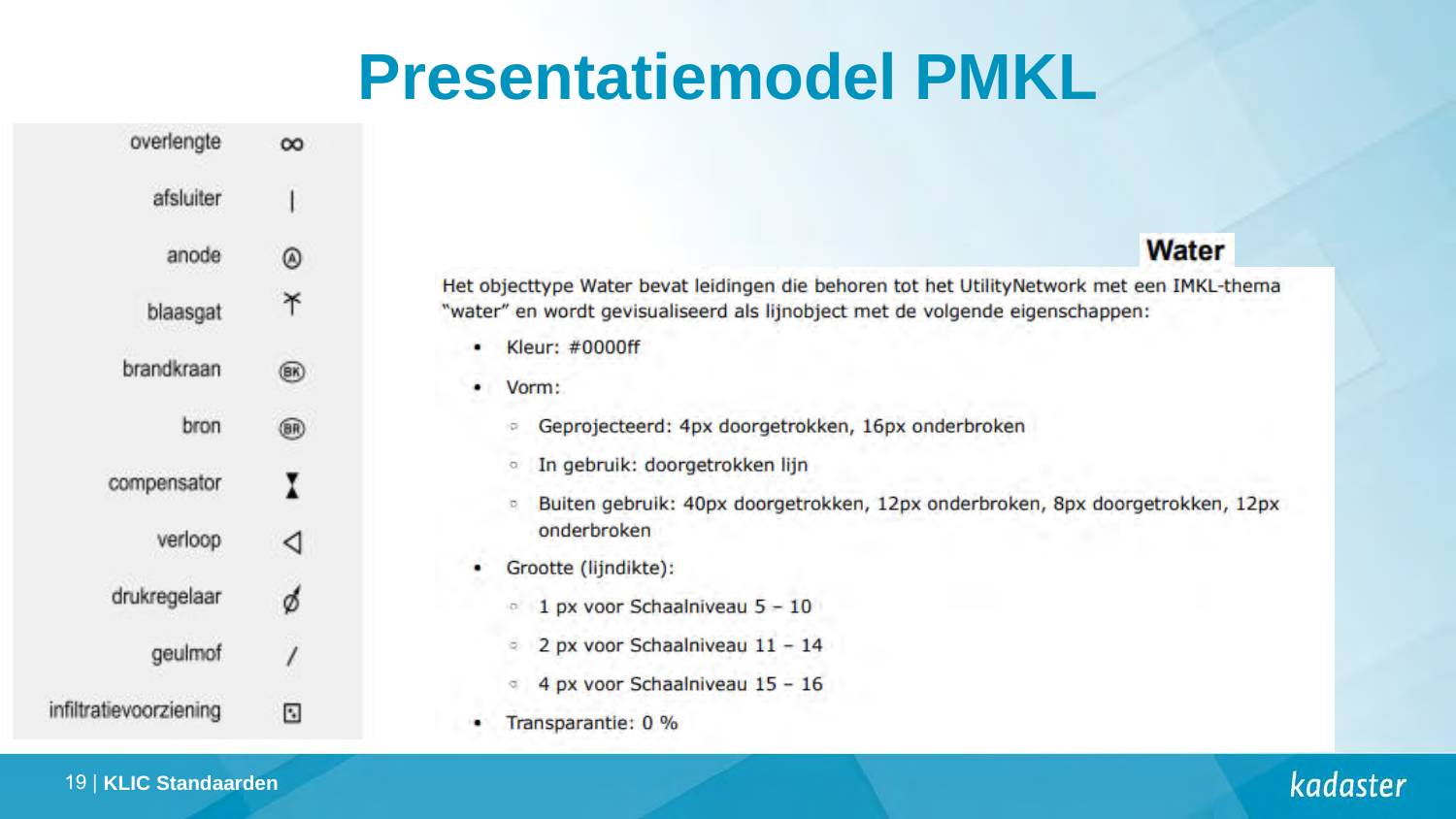## **Presentatiemodel PMKL**



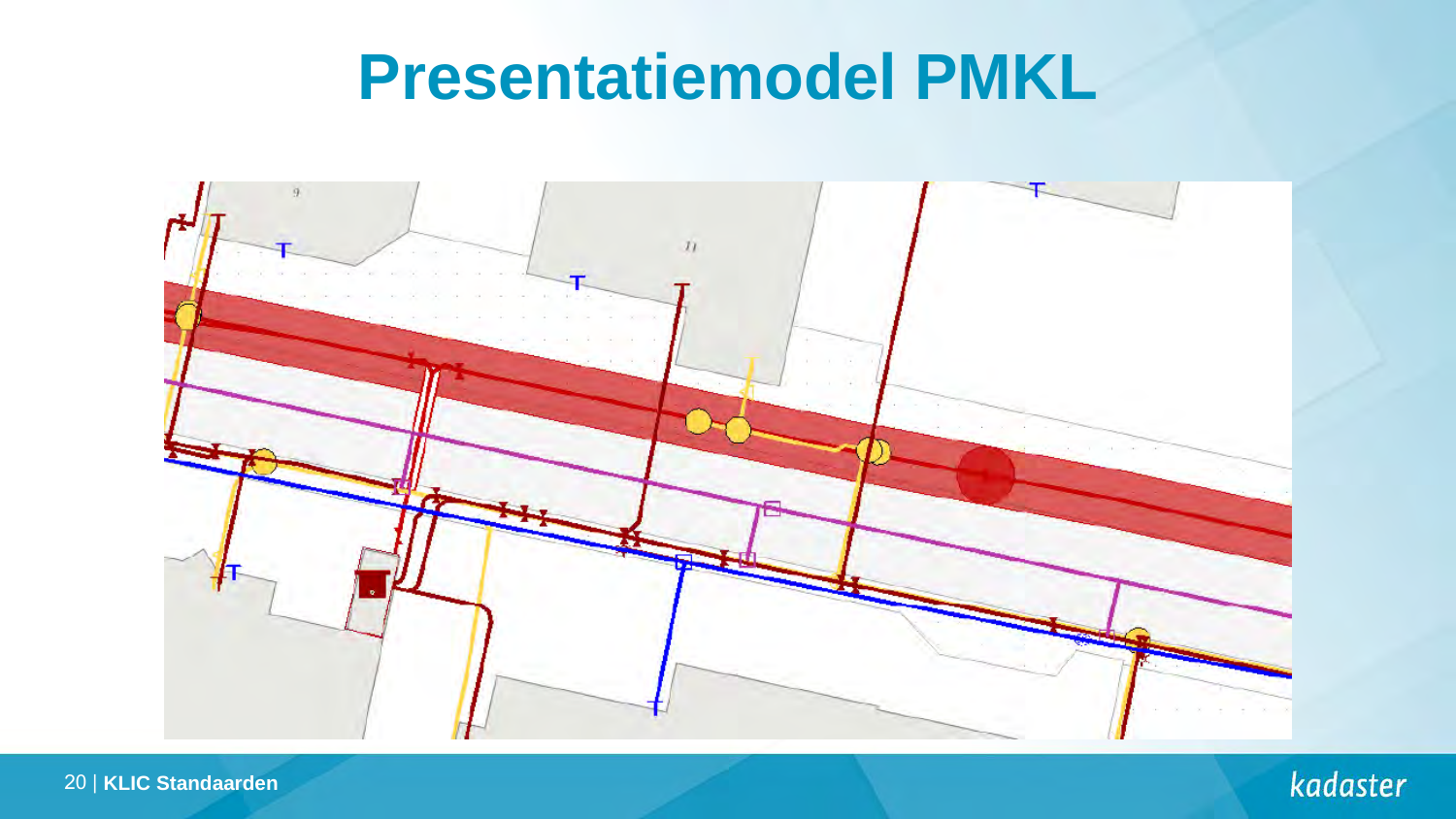## **Impact Grondroerders**

- Met huidige viewer kunt u vanaf 1 juli 2019 de KLICinformatie niet meer lezen.
- Het is dan ook belangrijk dat u tijdig uw viewer aanpast of een nieuwe koopt.
- Het Kadaster zal een aan de nieuwe situatie aangepaste - versie van de Kadaster KLIC-viewer beschikbaar stellen
- Vanuit de markt worden ook veel goede viewers aangeboden. Laat u tijdig informeren.

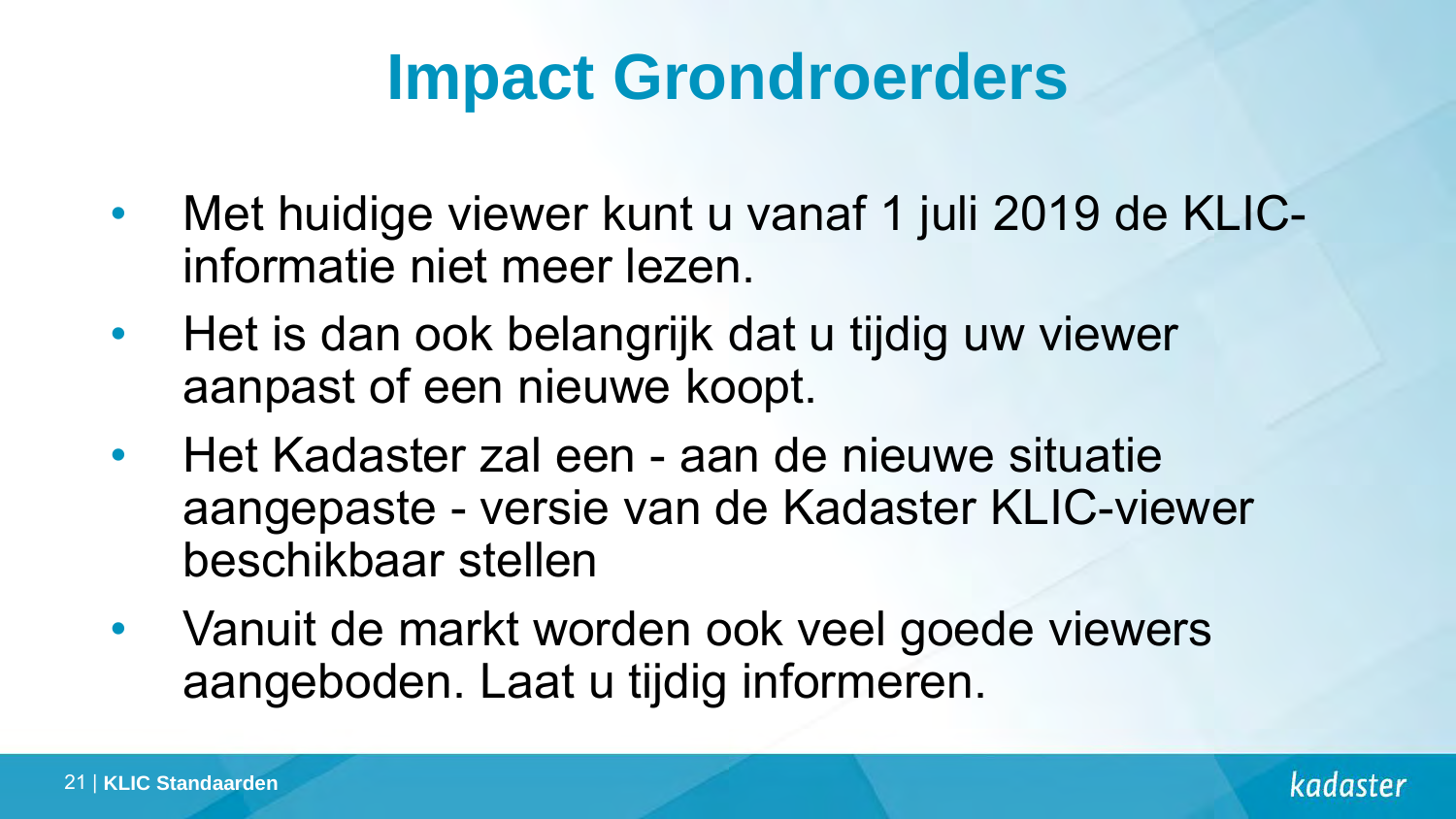# **Overgangsfase (Planning)**

- 1 januari 2019 is wetgeving van kracht (WIBON)
- 1 juli 2019
	- o einde overgangsperiode
	- o alle netbeheerders aangesloten
	- o aangepaste uitlevering (vector)
	- o aangepaste viewers

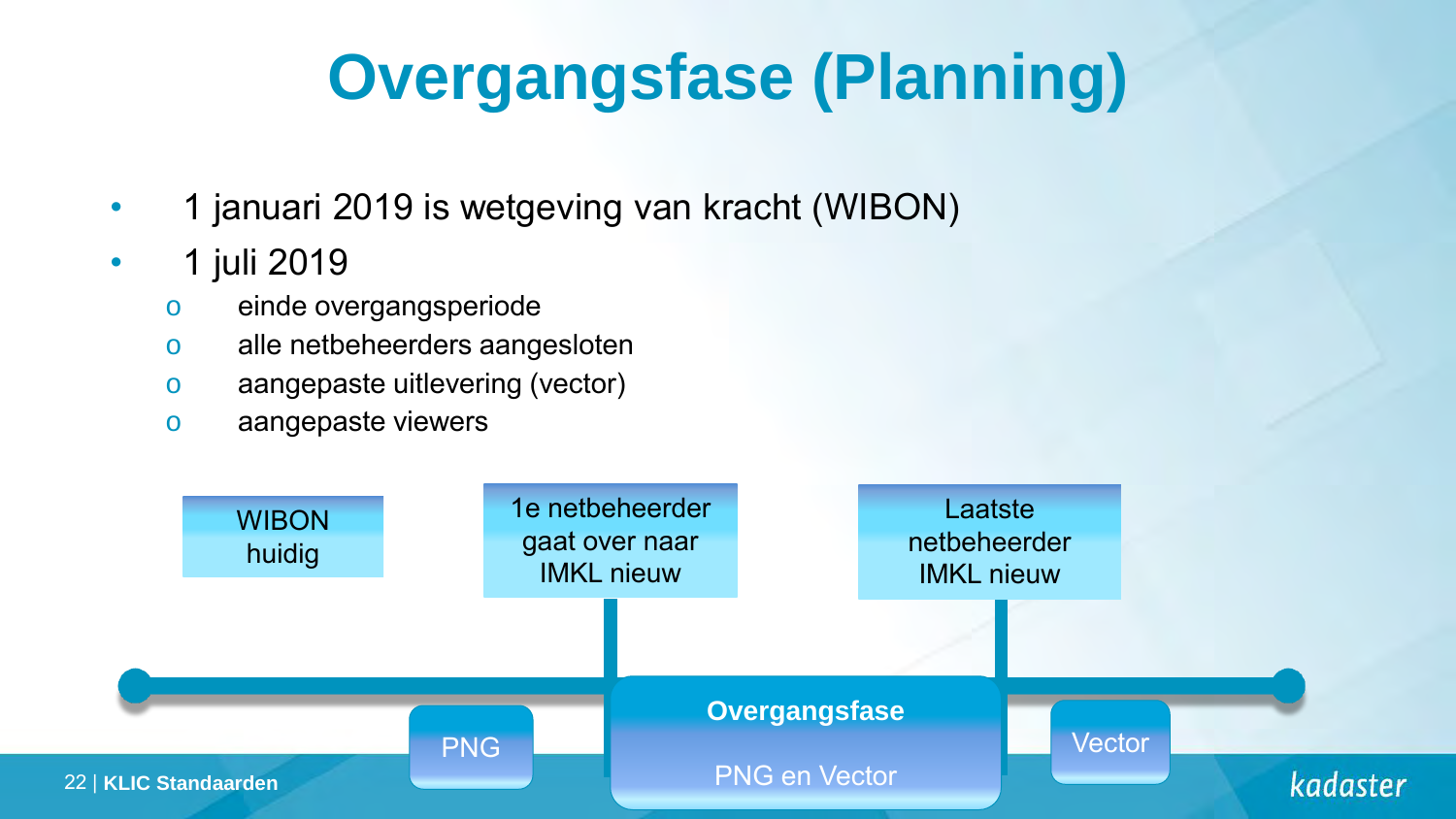|                | <b>Locatie</b>                                                                                                                                                                                                                                | <b>Wat</b>                                                                                                    |
|----------------|-----------------------------------------------------------------------------------------------------------------------------------------------------------------------------------------------------------------------------------------------|---------------------------------------------------------------------------------------------------------------|
| $\overline{1}$ | https://github.com/kadaster/klic-win                                                                                                                                                                                                          | <b>Startpagina GitHub</b><br>Specificaties, technische documentatie, technische bestanden, voorbeeldbestanden |
| $\overline{2}$ | http://klicwin.net/                                                                                                                                                                                                                           | Starterskit voor alle externe gebruikers                                                                      |
| $\mathfrak{S}$ | https://www.kadaster.nl/klic-viewer                                                                                                                                                                                                           | Huidige - Kadaster Klic-viewer direct te downloaden                                                           |
| 4              | https://www.kadaster.nl/nieuwsbrief-klic                                                                                                                                                                                                      | Nieuwsbrief KLIC                                                                                              |
| 5              | https://www.kadaster.nl/klic-win-nieuws<br>https://www.kadaster.nl/klic-nieuws                                                                                                                                                                | KLIC en KLIC-WIN Nieuwsbericht                                                                                |
| 6              | https://www.kadaster.nl/-/de-nieuwe-wibon-geldt-vanaf-1-juli-2018-zorg-<br>dat-u-er-klaar-voor-bent-                                                                                                                                          | Toelichting wettelijke termijnen voor sector                                                                  |
| $\overline{7}$ | https://register.geostandaarden.nl/imkl2015/<br>Kadaster https://zakelijk.kadaster.nl/officiele-versies-imkl-en-bmkl                                                                                                                          | Nieuwe IMKL en alle opgeleverde bestanden en documenten                                                       |
| 8              | http://register.geostandaarden.nl/visualisatie/imkl2015/1.2.1.1/<br>Kadaster https://zakelijk.kadaster.nl/officiele-versies-imkl-en-bmkl                                                                                                      | Nieuwe PMKL (Visualisatiemodel)                                                                               |
| 9              | https://github.com/kadaster/klic-win/blob/master/B2B-<br>koppeling%20beheerdersinformatie%20(BMKL%202.0)/B2B-<br>koppeling%20beheerdersinformatie%20BMKL2.0.md<br>Kadaster https://zakelijk.kadaster.nl/officiele-versies-imkl-en-bmkl        | Nieuwe BMKL                                                                                                   |
| 10             | https://github.com/kadaster/klic-<br>win/blob/master/Toepassing%20IMKL/Hints%20en%20tips%20bij%20geb<br>ruik%20van%20IMKL%20v1.2.1.md<br>https://github.com/kadaster/klic-<br>win/blob/master/Toepassing%20IMKL/Implementatiekeuzes%20KLIC.md | Hints en Tips van IMKL<br>Implementatiekeuzes KLIC                                                            |
| 11             | https://github.com/kadaster/klic-<br>win/blob/master/Toepassing%20IMKL/Toelichting%20controles%20netinf<br>ormatie%20KLIC.md                                                                                                                  | Toelichting validaties                                                                                        |
|                | 23                                                                                                                                                                                                                                            | kadaster                                                                                                      |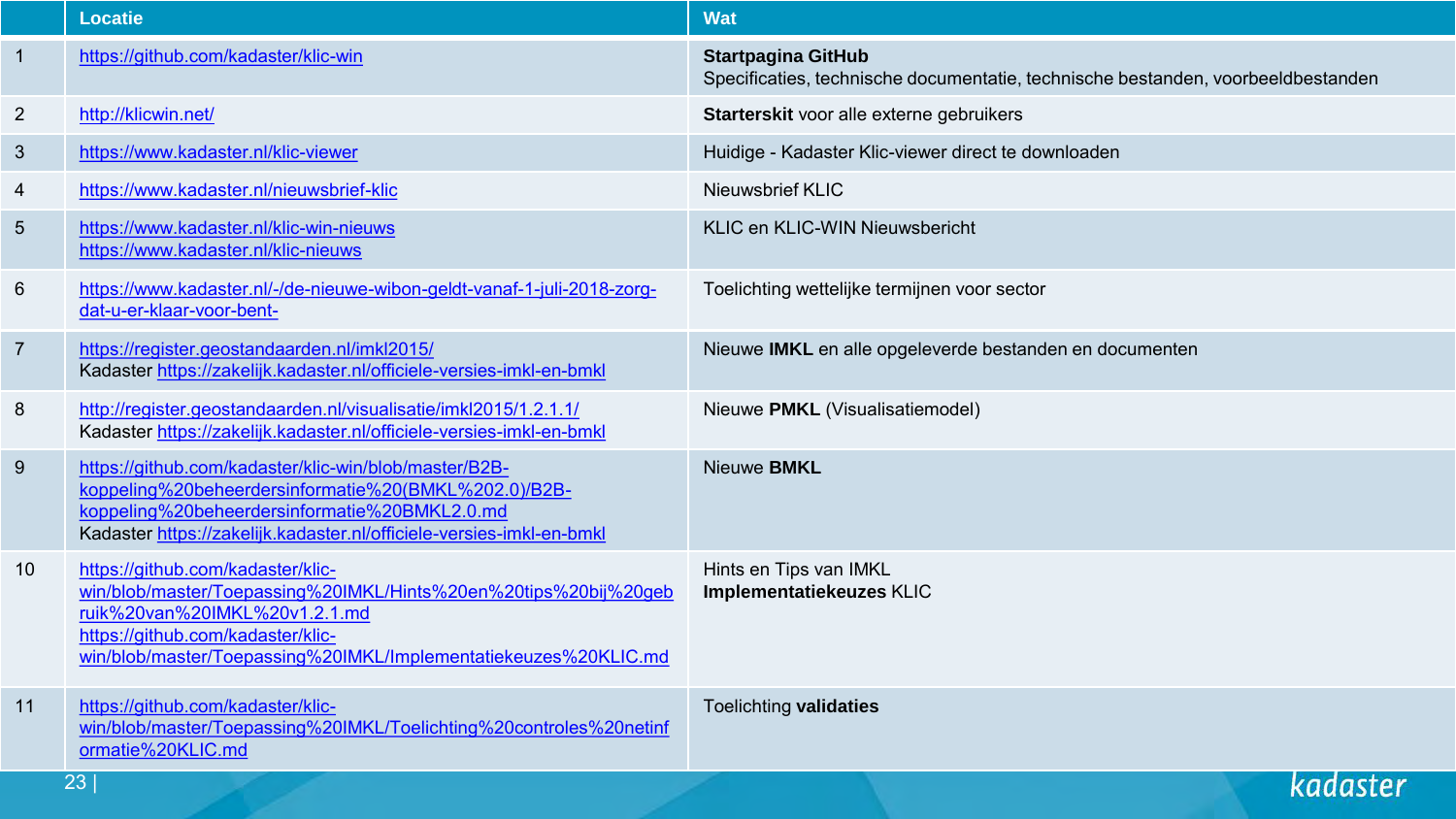|    | <b>Locatie</b>                                                                                                                                                                                                                                | <b>Wat</b>                                           |
|----|-----------------------------------------------------------------------------------------------------------------------------------------------------------------------------------------------------------------------------------------------|------------------------------------------------------|
| 12 | https://github.com/kadaster/klic-<br>win/blob/master/Toepassing%20IMKL/Toelichting%20controles%20netinf<br>ormatie%20KLIC.md                                                                                                                  | Toelichting validaties                               |
| 13 | https://zakelijk.kadaster.nl/documents/20838/87975/Klantinstructie+beher<br>en+contactpersonen/5b6a2fb5-7aff-4886-9679-1424e3dd721a                                                                                                           | Klantinstructie<br>Beheren Contactpersonen           |
| 14 | https://zakelijk.kadaster.nl/documents/20838/87975/KLIC+klantinstructie+<br>beheren+belangen/550a5036-3405-427c-85f4-bcd9392659b3                                                                                                             | Klantinstructie<br>Beheren belang                    |
| 15 | https://zakelijk.kadaster.nl/documents/20838/87975/KLIC+klantinstructie+<br>beoordelen+belangen/8196f0c8-b7ae-4bf8-979c-3af2ff095328                                                                                                          | Klantinstructie<br>beoordelen belang                 |
| 16 | https://zakelijk.kadaster.nl/documents/20838/87975/KLIC+klantinstructie+<br>autoriseren+serviceprovider/5971a3c7-2eac-4af2-9bd0-3b509a4ffc65                                                                                                  | Klantinstructie<br>Autoriseren serviceprovider       |
| 17 | https://zakelijk.kadaster.nl/documents/20838/87975/KLIC+Klantinstructie+<br>NTD+Actualiseren/52518b67-1ab5-404a-a15c-14480d9fe1a2                                                                                                             | Klantinstructie<br>NTD Actualiseren (Net, Doc en EV) |
| 18 | https://github.com/kadaster/klic-win/tree/master/Uitleveren/Voorbeelden                                                                                                                                                                       | Actuele voorbeeld uitleverbestanden (Zip)            |
| 19 | https://github.com/kadaster/klic-<br>win/blob/master/Toepassing%20IMKL/Hints%20en%20tips%20bij%20geb<br>ruik%20van%20IMKL%20v1.2.1.md<br>https://github.com/kadaster/klic-<br>win/blob/master/Toepassing%20IMKL/Implementatiekeuzes%20KLIC.md | Hints en Tips van IMKL<br>Implementatiekeuzes KLIC   |
| 20 | https://github.com/kadaster/klic-<br>win/blob/master/Toepassing%20IMKL/Toelichting%20controles%20netinf<br>ormatie%20KLIC.md                                                                                                                  | Toelichting validaties                               |
| 21 | https://github.com/kadaster/klic-win/blob/master/KLIC%20-<br>%20Geplande%20werkzaamheden.md                                                                                                                                                   | Geplande werkzaamheden                               |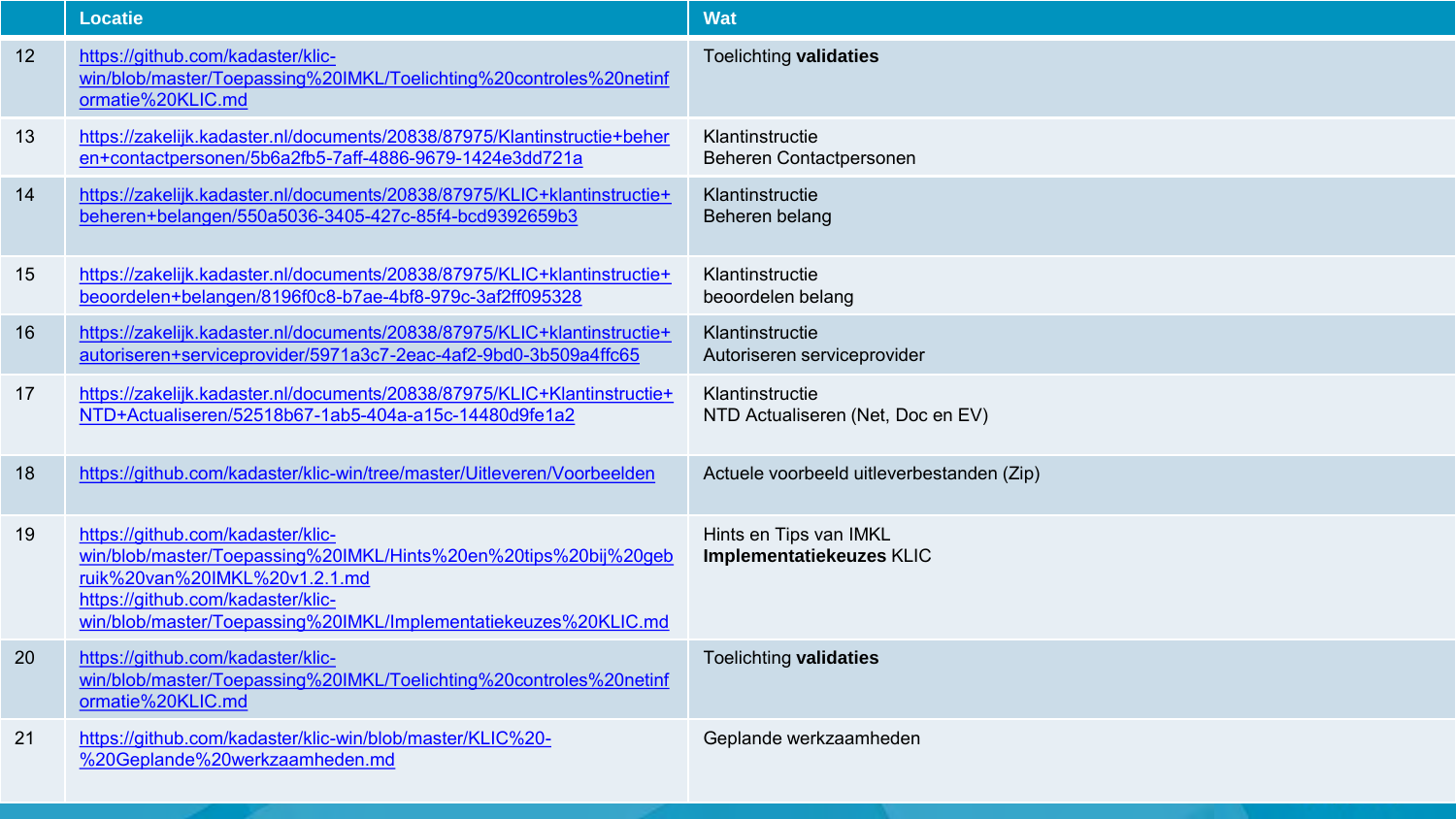### *DEMO* **Bèta versie Kadaster KLIC-viewer**

### <https://github.com/kadaster/klic-win>



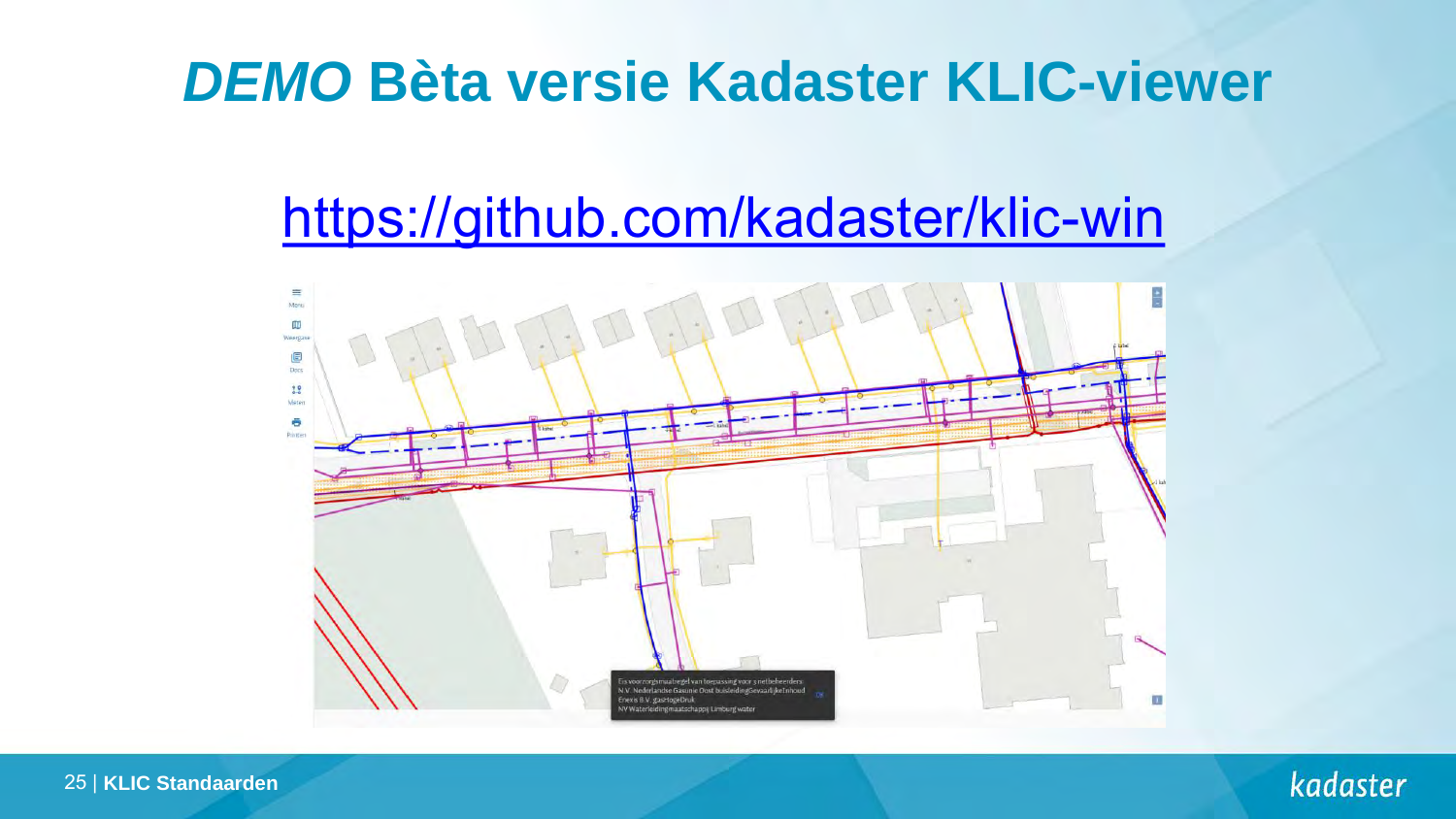# **Nieuwe ontwikkelingen 2019 / 2020**

KLIC Productplan 2019-2021 (staat online)

<https://zakelijk.kadaster.nl/-/klic-productplan-2019-2021-staat-online>

- Kadaster KLIC-viewer
- Overgang naar vector Basisregistratie Grootschalige Topografie (BGT)
- Informatie polygoon
- INSPIRE US (kabels en leidingen) implementatie
- Gebruik KVK nummers
- Afwijkende situatie/Terugmeld voorziening (API)
- Doorontwikkelen IMKL/BMKL/PMKL
- Kwaliteitsdashboard Netbeheerders
- En meer

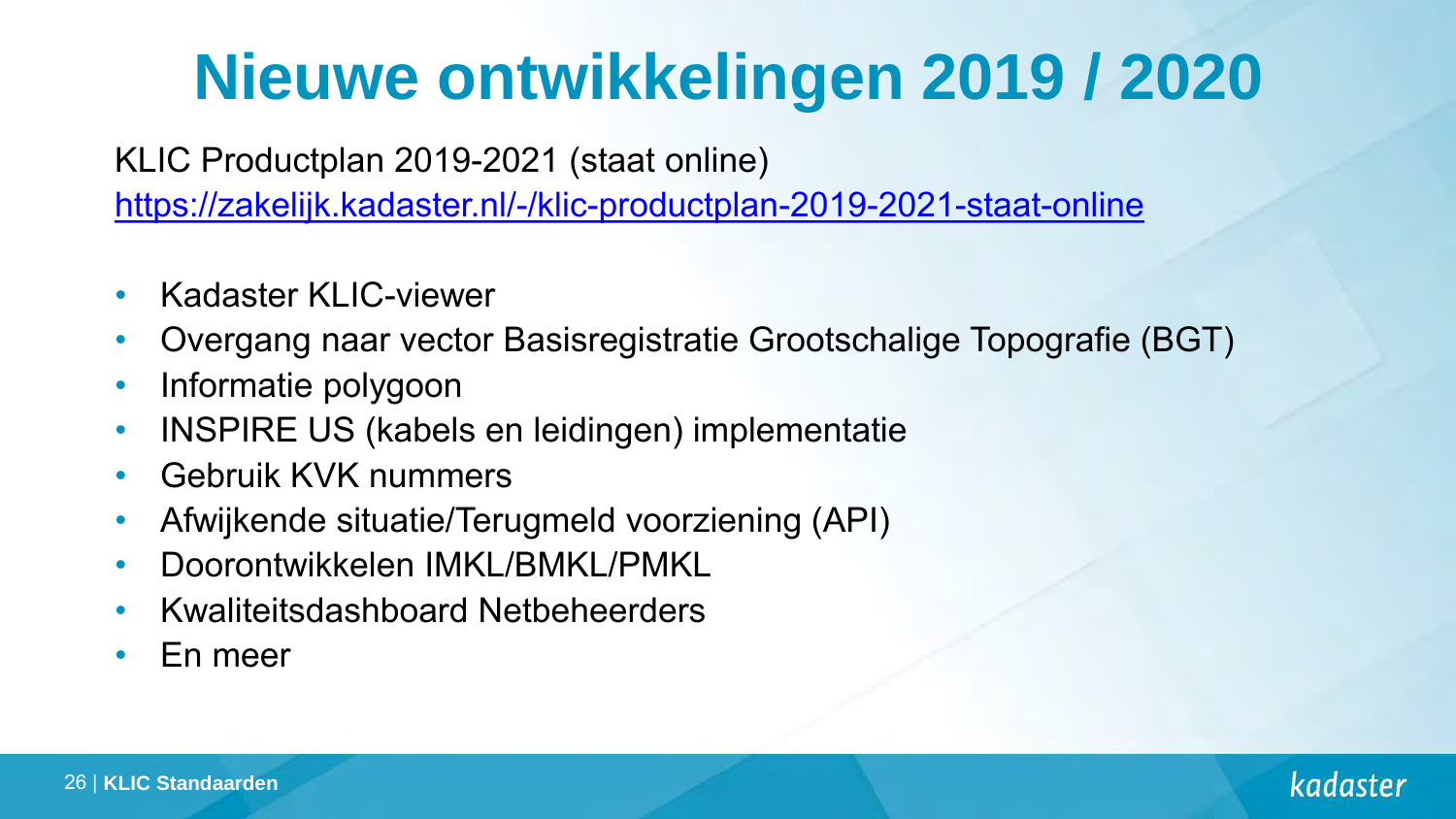### **Afwijkende situatie/Terugmeld voorziening (API)**